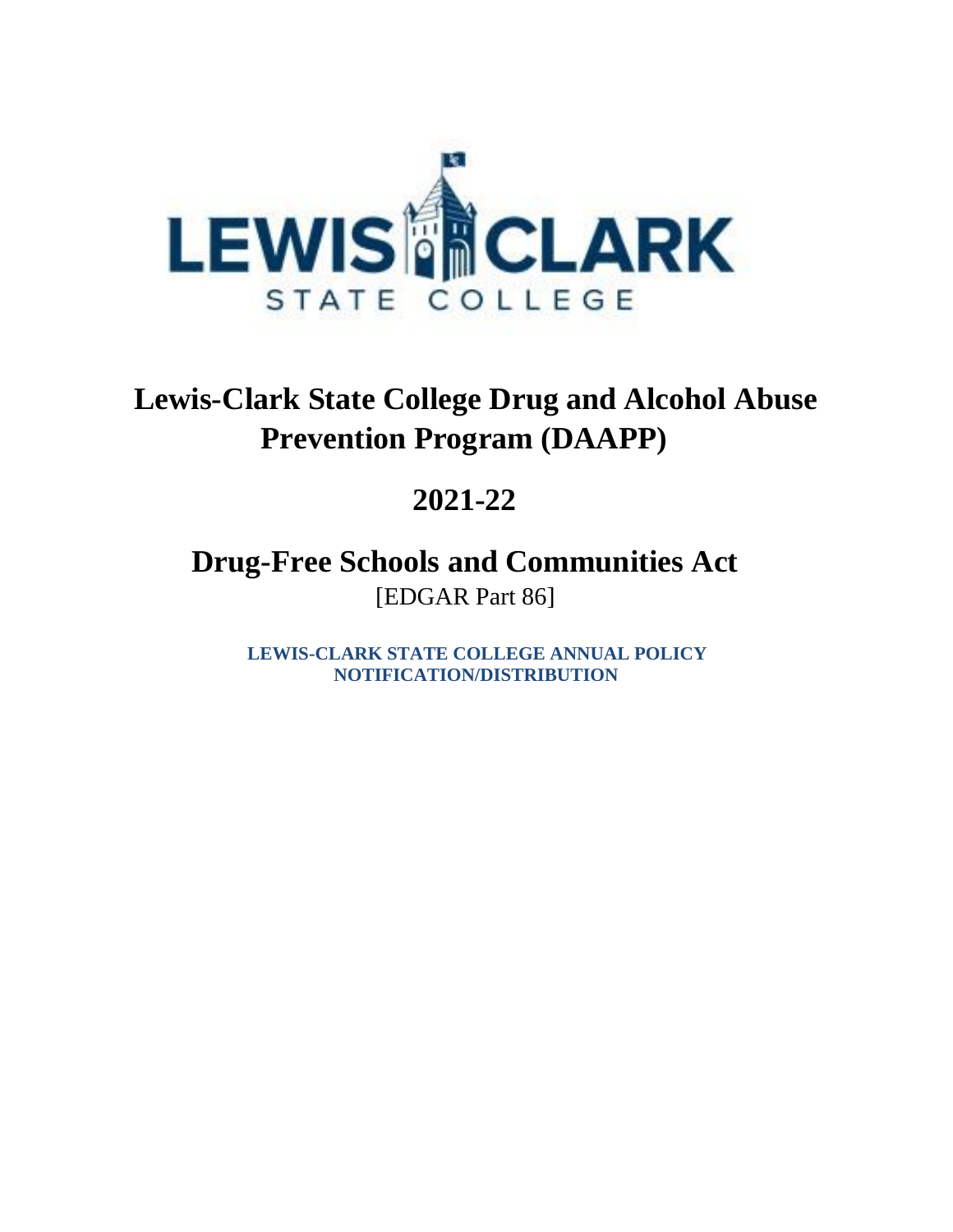## **Table of Contents**

**Policy Notification/Distribution**

**Standards of Conduct**

**Student Sanctions**

**Employee Sanctions**

**Local Legal Sanctions**

**State Legal Sanctions**

**Federal Legal Sanctions**

**Health Risks of Commonly Abused Substances**

**Counseling and Treatment**

**Prevention and Education**

**Distribution and Review**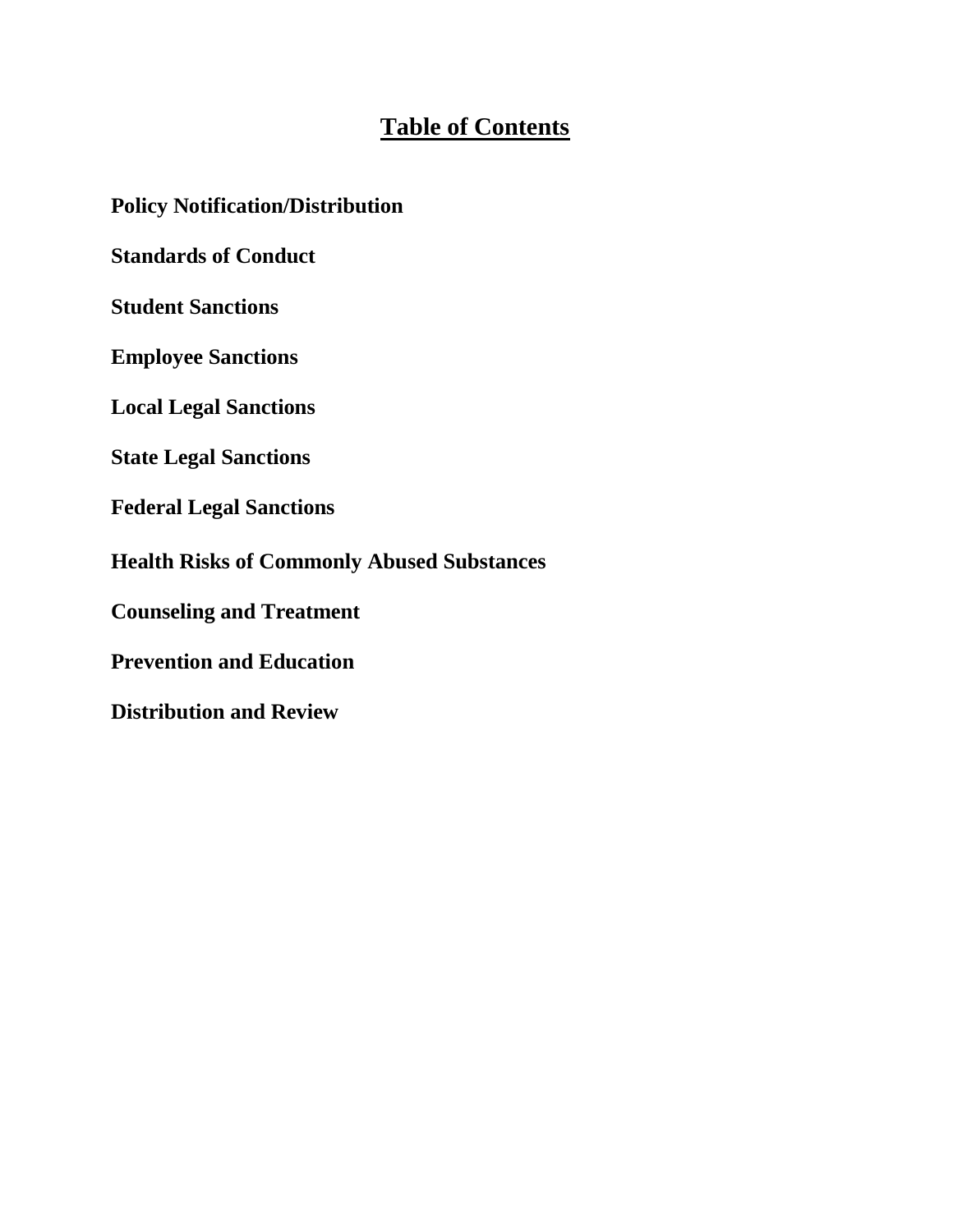# **Lewis-Clark State College Drug and Alcohol Abuse Prevention Program (DAAPP)**

### **Annual Policy Notification/Distribution**

As a requirement of the Drug Free Schools and Communities Act regulations, Lewis-Clark State College will disseminate the below policy/information to all students, staff, and faculty on an annual basis. All employees receive annual notification via mailed notice outlining the policy with a direct link to this report. Students are provided notification during the course registration process when accessing the "Conditions of Registration." This process includes students verifying they have been presented with the notification as a part of the registration process. The College has a signed Program Participation Agreement (PPA) verifying the existence of an ongoing administration of this DAAPP to the campus community.

Questions concerning this policy and/or alcohol and other drug programs, interventions and policies may be directed to: Doug Steele, Director of the Student Counseling Center – [dlsteele@lcsc.edu;](mailto:dlsteele@lcsc.edu) 208-792-2211.

#### **Standards of Conduct**

As an academic community, Lewis-Clark State College is committed to providing an environment in which learning and scholarship can flourish. The unlawful possession or use of illicit drugs, or the abuse of those which may otherwise be legally possessed, seriously affects the College environment, as well as the individual potential of our students and staff. Accordingly, Lewis-Clark State College prohibits the unlawful possession, use or distribution of illicit drugs and alcohol by students or employees on campus and at institution-related activities.

College policies governing drug and alcohol use by students can be found at: [LC State Drug and](https://www.lcsc.edu/media/5182/3113-drug-alcohol.pdf)  Alcohol Policy – [Policy 3.113: Drug-Alcohol Policy,](https://www.lcsc.edu/media/5182/3113-drug-alcohol.pdf) [Student Code of Conduct,](https://www.lcsc.edu/student-affairs/student-code-of-conduct) and [Residence](https://www.lcsc.edu/residence-life/faqs-and-residence-hall-policies/residence-hall-policies)  [Life Policies: Alcohol and Drugs.](https://www.lcsc.edu/residence-life/faqs-and-residence-hall-policies/residence-hall-policies) The College can, and will, impose disciplinary sanctions for violations of the above policies. In addition to College sanctions, individuals are subject to applicable city ordinances as well as state and federal laws. The use of, or addiction to, alcohol or other controlled substances is not considered an excuse for violations of the Student Code of Conduct or LC State employment policies and procedures and will not be a mitigating factor in the application of appropriate disciplinary sanctions for such violations.

The College encourages students and staff members to voluntarily obtain assistance for dependency or abuse problems before such behavior results in an arrest and/or disciplinary action which might result in their separation from the institution. Help is available both on campus and within the community for students and staff members who are dependent on, or who abuse, alcohol or other drugs. See **Counseling and Treatment** and **Prevention and**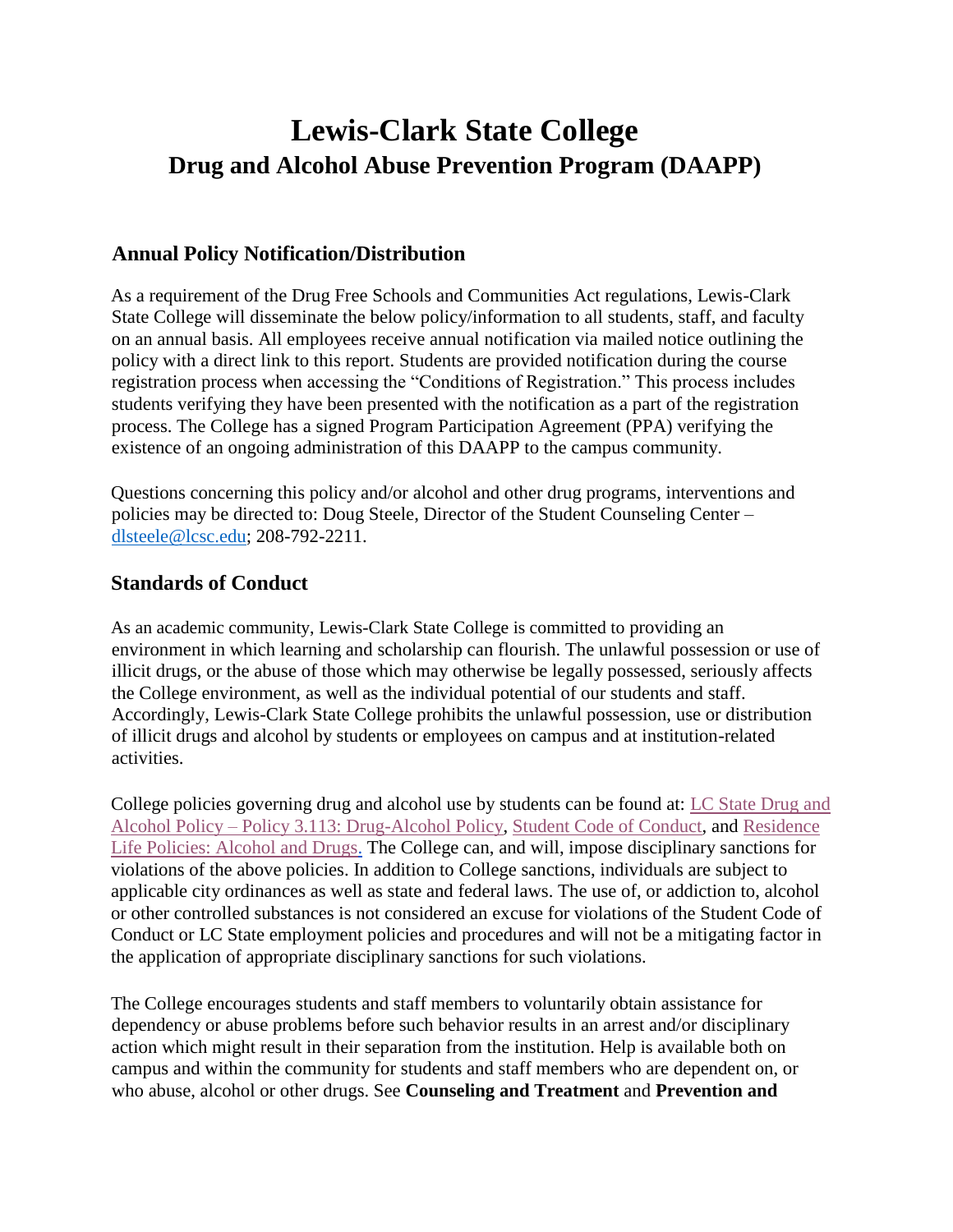**Education** sections below for important educational information, resources and phone numbers.

#### **Alcoholic Beverages**

Idaho law states that it is illegal to sell, serve or furnish beer, wine or other alcoholic beverages or intoxicating liquor to a person under 21 years of age. It is illegal for any person under 21 years of age to purchase or attempt to purchase, procure, possess, or consume any alcoholic or intoxicating liquor. Illegal possession or consumption of alcoholic beverages (beer, wine, liquor or other beverage which is controlled as an alcoholic beverage under Idaho law) is prohibited in college-owned, leased or operated facilities and on campus grounds. Alcoholic beverages may not be possessed, manufactured or consumed under any circumstances in areas open to and most commonly used by the general public. Public areas include, but are not limited to, lounges, college union buildings, recreation rooms, conference rooms, athletic/student facilities and other public areas of college-owned buildings or grounds. Students aged 21 and over may possess alcohol in their residence hall rooms and are subject to residence hall policies. Sale of alcoholic beverages is prohibited in college-owned, leased or operated facilities and on campus grounds. Guests and visitors shall observe these regulations while on campus or other college property. Non-compliance may subject a person to sanctions imposed by the College as well as the provisions of local and state law. For Lewis-Clark State College sponsored events which are open to the campus community and at which alcohol will be present, the sponsor will work with the Vice President for Student Affairs and the appropriate instructional dean to assure adherence to this policy. The following information will need to be provided to assure adherence: (1) names and ages of individuals designated as bartenders or servers to check identification; (2) means of informing participants of applicable state and federal laws regarding alcohol consumption; (3) availability of non-alcoholic beverages and food consumption; and (4) a designated driver program. No social event shall include any form of drinking contest in its activities or promotion.

#### **Other Drugs**

Possession, manufacture, distribution, use or sale of marijuana, drug narcotics or other controlled substances classified as illegal under Idaho law, except those taken under a doctor's prescription is prohibited on College-owned or controlled property, or at any College-sponsored or supervised function. All federal and state drug laws on campus are enforced by Campus Security and the Lewiston Police Department.

#### **Student Medical Amnesty Policy – LCSC Policy 5.315**

Student welfare is a primary concern at Lewis-Clark State College. All students are responsible for seeking medical assistance for fellow students when lives may be in danger due to alcohol and/or drug intoxication. Alcohol and drug overdose can cause serious and life-threatening medical emergencies. Lewis-Clark State College students may encounter these types of emergencies while at Lewis-Clark State College. Due to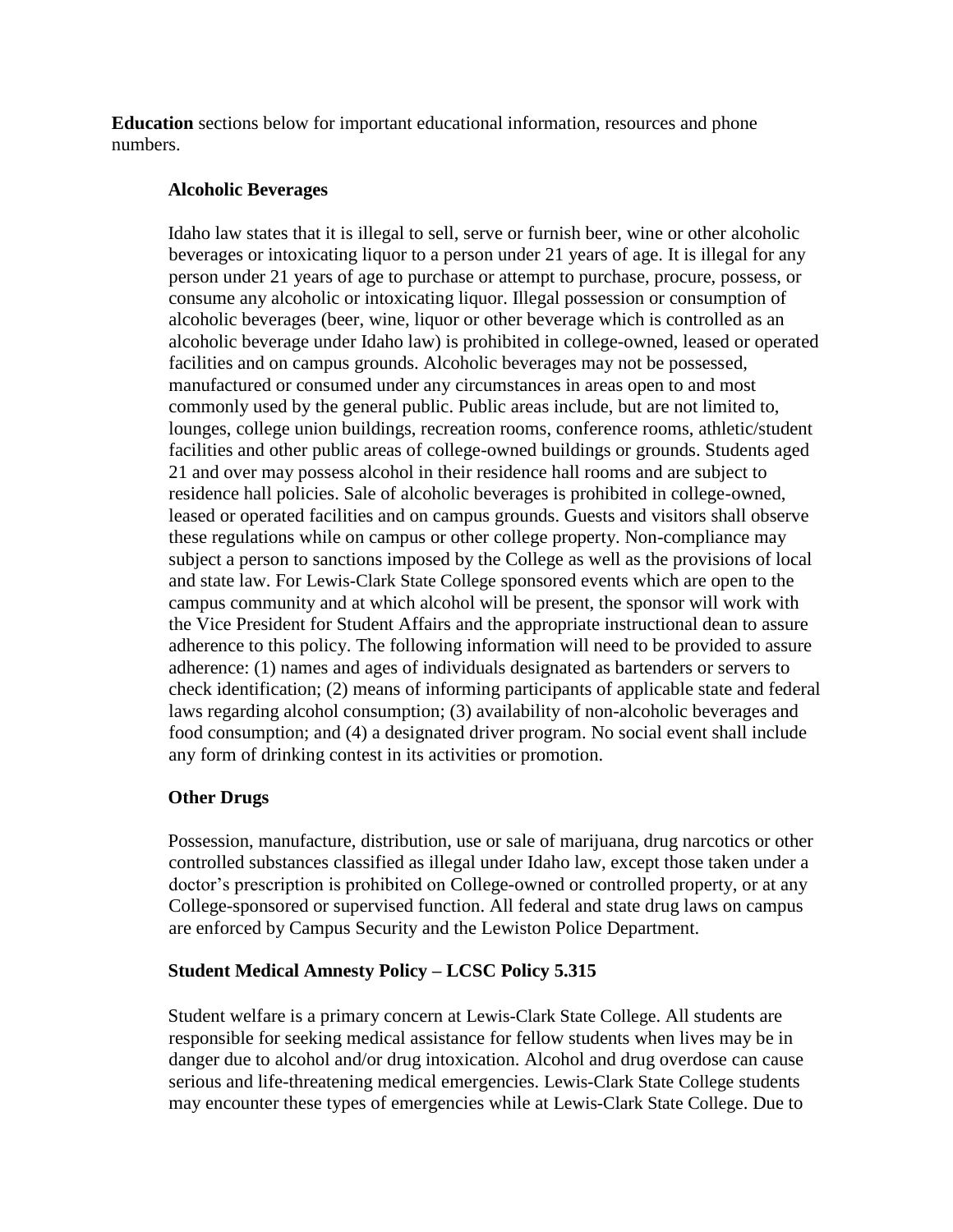fear of the consequences, students are often afraid to seek emergency assistance for fellow students. To encourage students to seek emergency care, Lewis-Clark State College has implemented the Student Medical Amnesty Policy. The Student Medical Amnesty policy applies to currently enrolled Lewis-Clark State College students and does not protect students from federal, state or local laws.

- i. This policy provides amnesty for possession and consumption of alcohol or drugs by a minor, unauthorized possession of alcohol or drugs on campus, or intoxication.
- ii. This policy also may apply in instances when students report sex-based discrimination, sexual harassment, and sexual misconduct involving students. Students who report information about sex-gender based discrimination, sexual harassment, or sexual misconduct involving other students will also follow the same guidelines as the amnesty policy on drug or alcohol possession or consumption in which they might have engaged in connection with the reported incident.
- iii. Amnesty may be granted to a Lewis-Clark State College student by the Vice President for Student Affairs for initiating emergency assistance.
	- i. Following the emergency, students involved will meet with the Vice President for Student Affairs to determine amnesty.
	- ii. Students granted amnesty may be referred for counseling following the meeting with the Vice President for Student Affairs based on the nature and severity of the emergency situation in which the student was involved.

#### **College Sanctions - Students**

Lewis-Clark State College enforces Idaho State Law and the Student Code of Conduct as to student alcohol and other drug (AOD) misuse. Students receiving sanctions related to AOD violations may be referred to a myriad of possible resources, including CHOICES for Alcohol and Brief Alcohol Screening and Intervention for College Students (BASICS). Both of these programs are evidence-based approaches using personalized feedback, assessment and reflection that allows students to explore their own relationship with alcohol use in comparison to other LCSC students and offers ideas to make changes in their own behavior as needed.

## **Student Code of Conduct Disciplinary Sanctions:**

Disciplinary sanctions which may be imposed for a violation of the Student Code of Conduct are listed here in order of their severity:

- 1. Warning;
- 2. Probation (with terms and length as determined by the person levying the sanction);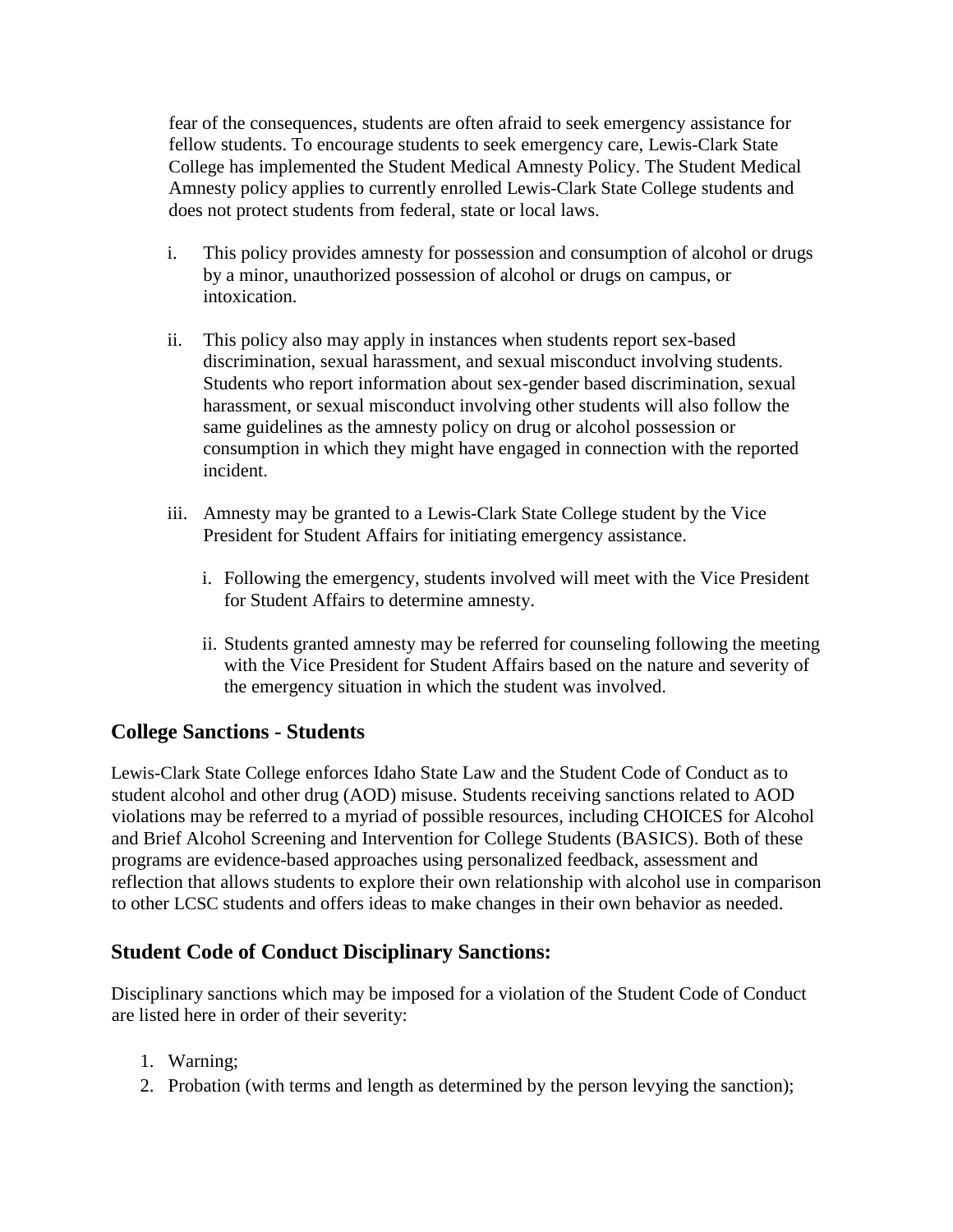- 3. Withheld suspension (failure to comply with the terms of withheld suspension may result in immediate suspension from the College. Withheld suspension may also be a "delayed" suspension whereby a student is permitted to remain enrolled for the duration of the current term but will not be permitted to enroll in subsequent terms unless certain conditions are met);
- 4. Suspension (removal from the College for a specific length of time, e.g. semester or academic year) which may include readmission following the suspension period subject to an additional period of probation or withheld suspension. Students who are suspended will have this sanction noted on their official College transcript;
- 5. Expulsion (indefinite removal from the College) which may include being banned from campus property. Students who are expelled will have this sanction noted on their official College transcript.

\*Suspension or expulsion can occur even after a student withdraws if the withdrawal occurred while Student Code of Conduct charges were pending.

The person or Board levying or recommending the sanction may also impose or recommend any combination of the following and may also include them as terms of probation:

- 1. Community services (to be performed for a specific period of time under the direction of the Vice President for Student Affairs or his/her designee);
- 2. Fines not exceeding two hundred dollars (\$200);
- 3. Restitution of damages;
- 4. Special sanctions deemed appropriate and reasonable by the person or Board levying or recommending the sanctions (e.g. counseling, restrictions on behavior or requiring letters of apology to be written);
- 5. Administrative fees not exceeding fifty dollars (\$50).

Until fines or restitution have been paid, the College may deny a student the privilege of reregistering, may hold transcripts and/or diplomas, and may refuse release of information based on the student's records.

In situations involving violations of city, state, and/or federal law, violence, or threats, the police may be informed of the occurrence.

Sanctions affecting a student's residence in College-controlled housing may be imposed. These sanctions may include loss of privileges within the living group and temporary or permanent removal from College-controlled housing. Students may be banned from further visitation.

Sanctions already imposed by the civil or criminal process may be taken into account when any College sanction is imposed.

Extensive, organized, serious or repeated violations of this Code are taken into account when determining the appropriate sanction.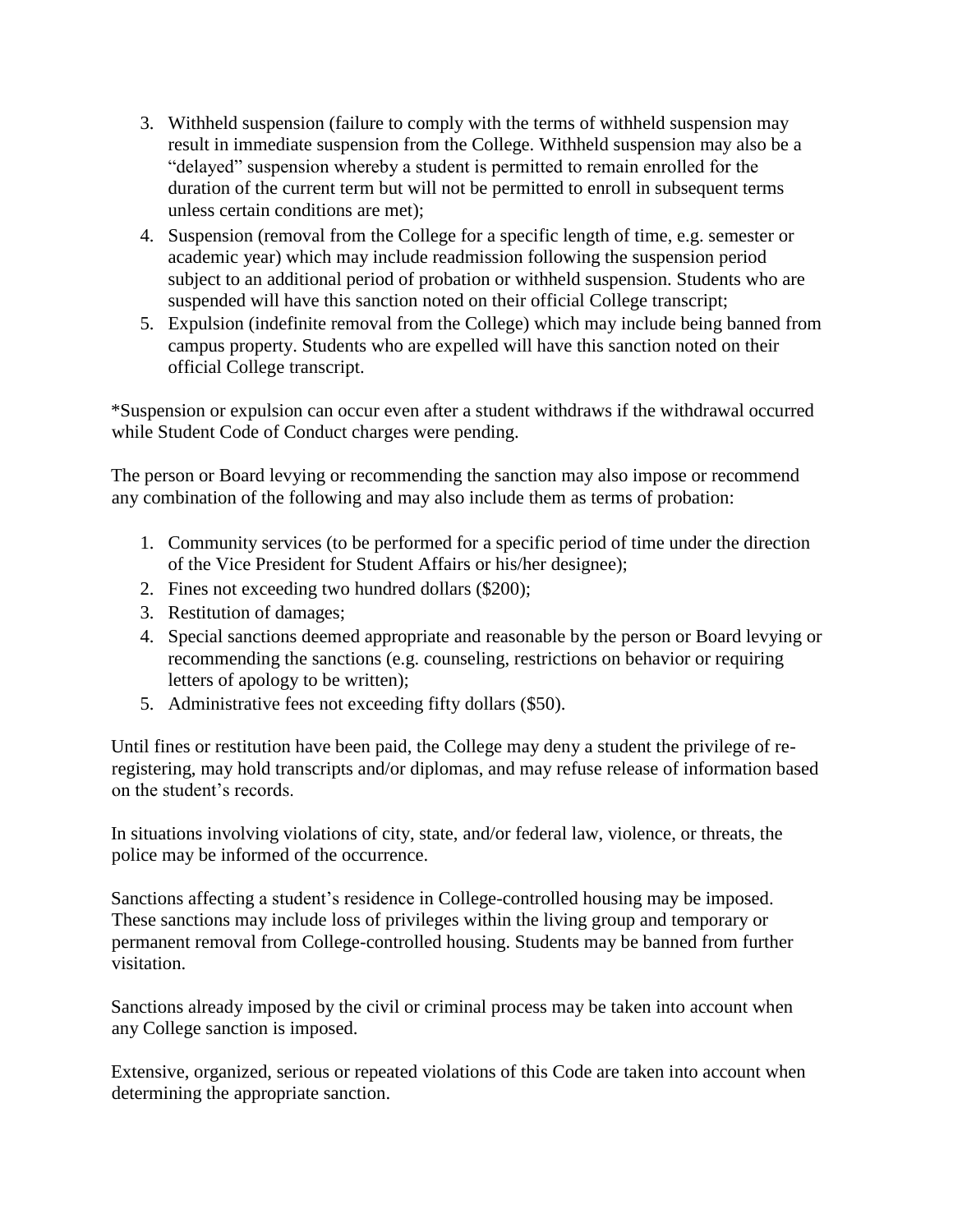As members of the College community, students are also subject to city ordinances and to state and federal law. Arrest and prosecution for alleged violations of criminal law or city ordinances may result from the same incident for which the College imposes disciplinary sanctions.

### **Employee Sanctions**

The unlawful manufacture, distribution, dispensation, possession, or use of a controlled substance by employees on College premises, or while conducting College business off College premises, is absolutely prohibited.

Violations of this prohibition by employees may result in the application of sanctions, including possible required participation in an approved drug abuse assistance or rehabilitation program, and disciplinary action up to and including termination of employment under applicable Idaho State law and State Board of Education Policy regulations, College policies, statues, or employment contracts.

### **Local Legal Sanctions**

Many local law enforcement agencies use Idaho State code when filing charges for drug and alcohol-related offenses. In addition to Idaho code, cities may also utilize local ordinances to enforce these offenses. Below are specific local ordinances related to the proscription and sanctioning of drug and alcohol offenses.

#### **Lewiston City Code Chapter 6 Alcohol Beverages**

This chapter supplements the regulations set forth in Title 23 of the Idaho Code. In the event of a conflict between a provision in this chapter and Idaho Code, Idaho Code shall govern. The sections of the code listed below are only in part, and pertain to areas related to alcohol purchase and consumption by the public. Please see the full [Idaho Code](https://www.codepublishing.com/ID/Lewiston/#!/Lewiston06.html) section on Alcohol (https://www.codepublishing.com/ID/Lewiston/#!/Lewiston06.html).

*6-6: Consumption and open container in public places:* No person shall consume any beer, wine, liquor, or any other alcoholic beverage or have in his or her possession any open containers or receptacles containing any beer, wine, liquor, or any alcoholic beverage on any public parks, grounds, streets, alleys, sidewalks, or rights-of-way, or on privately owned parking lots open to the public within the city, or at any other place therein, unless pursuant to a valid license or permit issued pursuant to this chapter or Chapter 26 Article V of this code for parks. (Ord. No. 4710, 2, 12-10-18)

*6-8: Outdoor consumption of beer, wine, or liquor at a licensed retail establishment prohibited except within a licensed restaurant patio or bar patio:* The outdoor consumption of beer, wine, or liquor purchased at an establishment with a retail beer on-premises license, wine-by-the-drink license, and/or liquor-by-the-drink license shall be prohibited; provided, however, that the on-site, outdoor consumption of beer, wine, or liquor may be permitted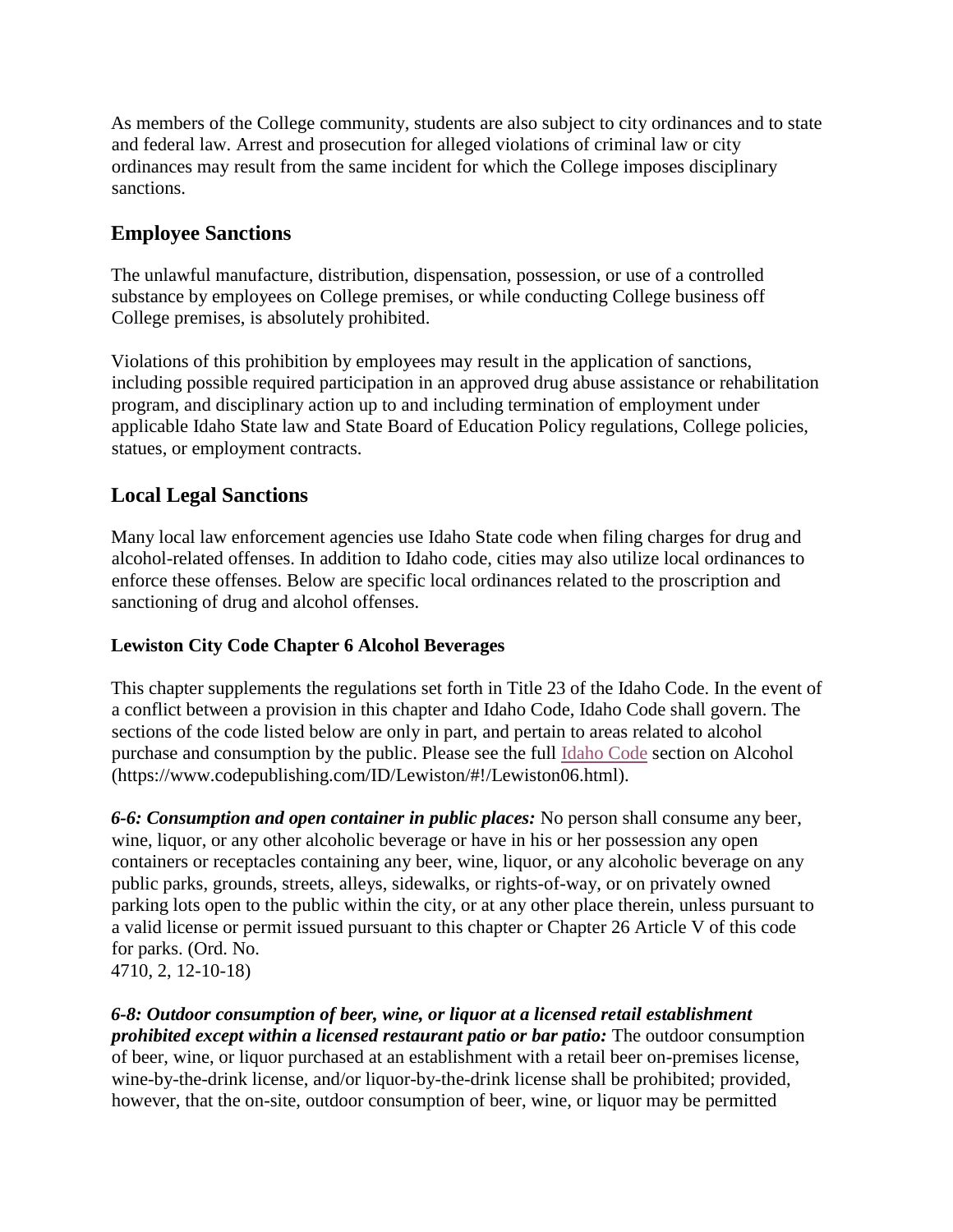within a restaurant patio or bar patio or pursuant to an alcohol beverage catering permit issued by the city, meeting the criteria and conditions as provided hereafter and upon receiving approval from the city. (Ord. No. 4710, 2, 12-10-18)

*6-9: Penalty:* Unless otherwise provided by law, a person or entity found to be in violation of this chapter shall be guilty of a misdemeanor, subject to a fine not exceeding one thousand dollars (\$1,000) or imprisonment in the Nez Perce County jail for not more than six (6) months, or both. (Ord. No. 4710, 2, 12-10-18)

**Coeur D'Alene City Code Chapters 5.08 and 9.25 -** The sections of the code listed below are only listed in part. For the full code, please see [Coeur D'Alene City Code](https://codelibrary.amlegal.com/codes/coeurdaleneid/latest/overview) (https://codelibrary.amlegal.com/codes/coeurdaleneid/latest/overview).

#### **Chapter 5.08 Alcoholic Beverages, Beer**

*5.08.110: Sale of Beer to Minors:* It is unlawful for any person to sell beer within the Municipality to any person under the age of twenty one (21) years. (Ord. 2081 §1, 1987: Ord. 1437 §1, 1976: prior code §5-9-6)

**5.08.150: Sale to Intoxicated Persons Prohibited:** It is unlawful for any person to sell beer to any intoxicated person. (prior code §5-9-10)

#### **5.08.160: Beer, Wine or Liquor Prohibitions Within the City; Exceptions:**

- **A.** No person shall consume any beer, wine or other alcoholic beverage or possess an open container of or containing any beer, wine or other alcoholic beverage on any public property, including public streets and alleys, within the City, or at any other place in the City, including any motor vehicle moving or stationary, with the following exceptions:
	- 1. The premises of a private residence;
	- 2. Premises licensed for the sale of on site consumption of the particular type of alcoholic beverage involved;
	- 3. A certified forensic laboratory when the alcoholic beverage is possessed for evidentiary purposes and/or for testing and research purposes;
	- 4. A public law enforcement facility possessing alcoholic beverages for evidentiary purposes or for training purposes;
	- 5. Within the indoor premises of a private business when served free of charge to customers or patrons of the business in conjunction with a specific event then taking place inside the business premises;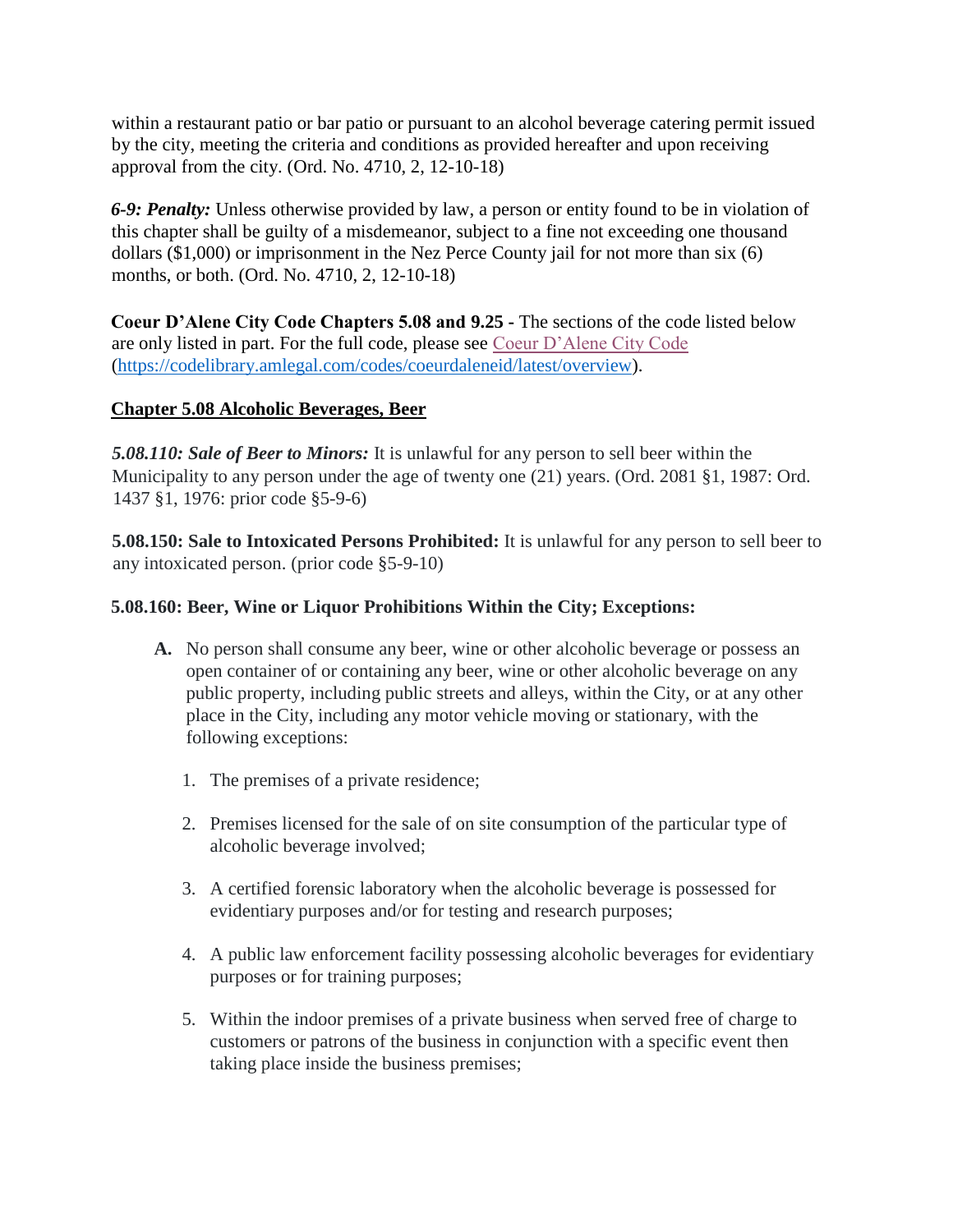- 6. On a public sidewalk and/or other public right-of-way when such sidewalk or right-of-way is contiguous to a permitted outdoor eating facility, but only after issuance of and pursuant to the terms of a permit issued by the City Clerk. Criteria that must be met for a permit to issue shall be set forth by resolution of the City Council;
- 7. On a public right-of-way when used on pedal bike(s) and/or non motorized recreational vehicles in which the passenger areas are separate from the driver areas, but only after issuance of and pursuant to the terms of a permit issued by the City Clerk. Criteria that must be met for a permit to issue shall be set forth by resolution of the City Council;
- 8. Within the indoor premises of the Coeur d'Alene Public Library when served free of charge to patrons or event attendees in conjunction with a specific event hosted by the Coeur d'Alene Public Library Foundation, the Friends of the Coeur d'Alene Public Library or other associated library organizations, pursuant to rules and policies adopted by the Coeur d'Alene Library Board of Trustees for such events;
- 9. On a public sidewalk or other public right-of-way when such sidewalk or rightof-way is being used for a permitted special event; provided, the consumption shall be for sample tasting only and the size of each sample of beer or wine shall not exceed one and one-half (1 & 1/2) ounces, shall be dispensed by a licensed vintner, winery, brewery, distributor, or retailer for the purpose of promoting their products to the public or conducted as a tasting event, and shall take place in a specific identified tasting area in accordance with State law. Consumers shall remain in the tasting area until they have finished consuming the sample;
- 10. As otherwise permitted by this Code.
- **B.** Furthermore, no person shall possess any container, whether open or not, of or containing any beer, wine or other alcoholic beverage on public property, except at those public locations and under those conditions as set out in subsection A of this section or as otherwise permitted by this Code. (Ord. 3607, 2018: Ord. 3582, 2017: Ord. 3492, 2014: Ord. 3443, 2012)

#### **5.08.170: Beer; Limits on Areas of Sale:**

- **A.** No persons shall sell beer to be consumed on the premises within three hundred feet (300') of any park, school or church, nor within six hundred feet (600') of any R-1, R-3, R-5, R-8 or R-12 Zone, nursing home or hospital except:
	- 1. This section does not apply to the sale of beer for consumption on the premises when such sales are incidental to the operation of an eating establishment. Applicants for new licenses must sign and submit an affidavit with their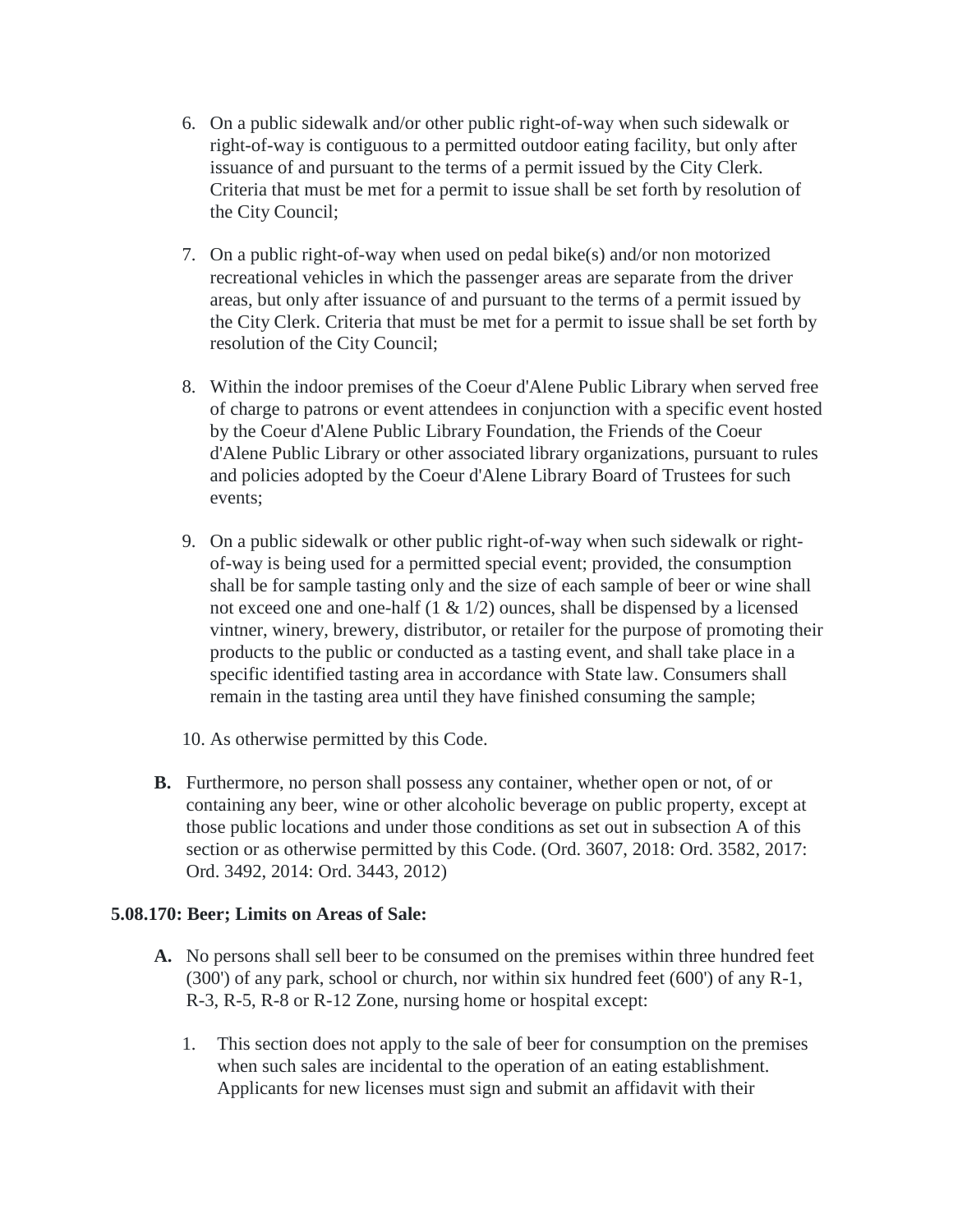application committing to commence the operation of an eating establishment and to operate the business as a bona fide eating establishment meeting the requirements of this chapter; or

2. Businesses located at least three hundred feet (300') from any park, school or church and at least six hundred feet (600') from any nursing homes or hospital may serve beer to be consumed on the premises within three hundred feet (300') of any R-1, R-3, R-5, R-8 or R-12 zoned property if they have the written consent of a majority of the owners of those residential properties protected by this section that are within six hundred feet (600') of the business; or



3. This section does not apply to the area depicted below:

**B.** Businesses which now lawfully sell beer within the prohibited area set forth in this section are exempt from the provisions of this section so long as they continue their operation. However, in the event any such business seeks to expand beyond twenty percent (20%) of the business's original floor space, they must comply with all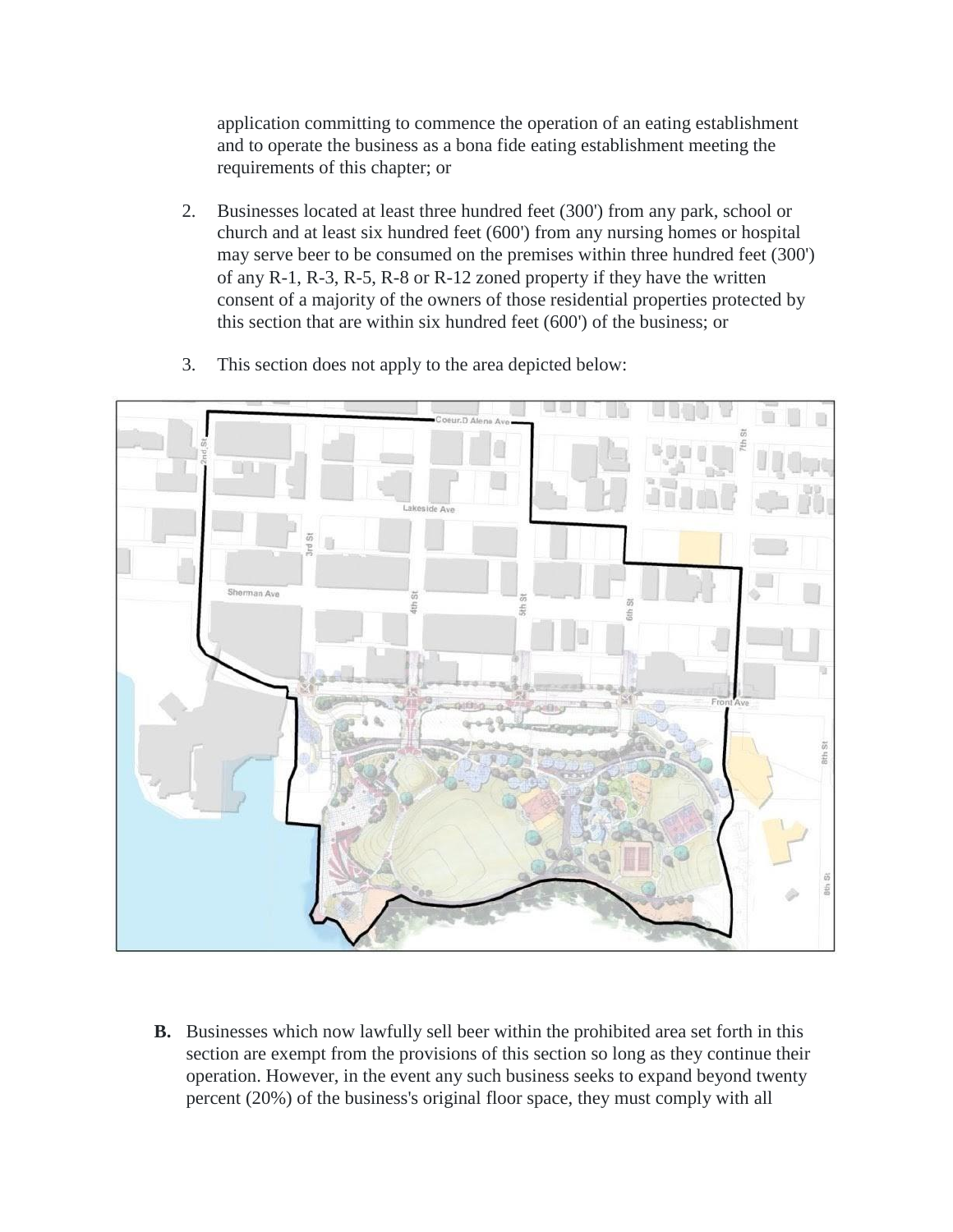requirements set forth in section [5.08.015](https://codelibrary.amlegal.com/codes/coeurdaleneid/latest/coeurdalene_id/0-0-0-1735#JD_5.08.015) of this chapter, including, but not limited to, this section. Should any such exempt business discontinue its operation for a period of six (6) months, it will no longer be exempt from the restrictions of this chapter. (Ord. 3504, 2015)

#### **9.25 Regulation of the Sale of Over The Counter Pseudoephedrine**

**9.25.010: Definitions:** The following definitions shall apply in this chapter:

#### **Locally Regulated Pseudoephedrine Products:**

- A. A drug or product containing as its sole active ingredient pseudoephedrine, or any of its salts, optical isomers, or salts of optical isomers; or
- B. A combination drug or product containing as one of its active ingredients pseudoephedrine, or any of its salts, optical isomers, or salts of optical isomers.

**Over the Counter Distribution:** A retail sale of a drug or product but does not include the sale of a drug or product pursuant to the terms of a valid prescription.

**Retailer:** Any person, corporation, partnership, or other business entity conducting business within the city of Coeur d'Alene, Idaho, who sells or furnishes any over the counter drug product containing pseudoephedrine to any person who is the ultimate user or consumer of the product.

(Ord. 3247 §1, 2006)

#### **9.25.020: Prohibited Acts:**

- A. It shall be unlawful within the incorporated limits of the city for any retailer or employee thereof to knowingly sell, transfer, or otherwise furnish in a single transaction more than three (3) packages of any locally regulated pseudoephedrine product prepared for over the counter distribution.
- B. The limits established in this section shall not apply to any quantity of pseudoephedrine product dispensed pursuant to a valid prescription. (Ord. 3247 §1, 2006)

## **9.25.030: Limitation on Accessibility to and Sale of Pseudoephedrine Products:** A

business establishment that offers for sale locally regulated pseudoephedrine products shall ensure that all packages of the drugs are displayed and offered for sale only:

- A. Behind a checkout counter where the public is not permitted; or
- B. Inside a locked display case; and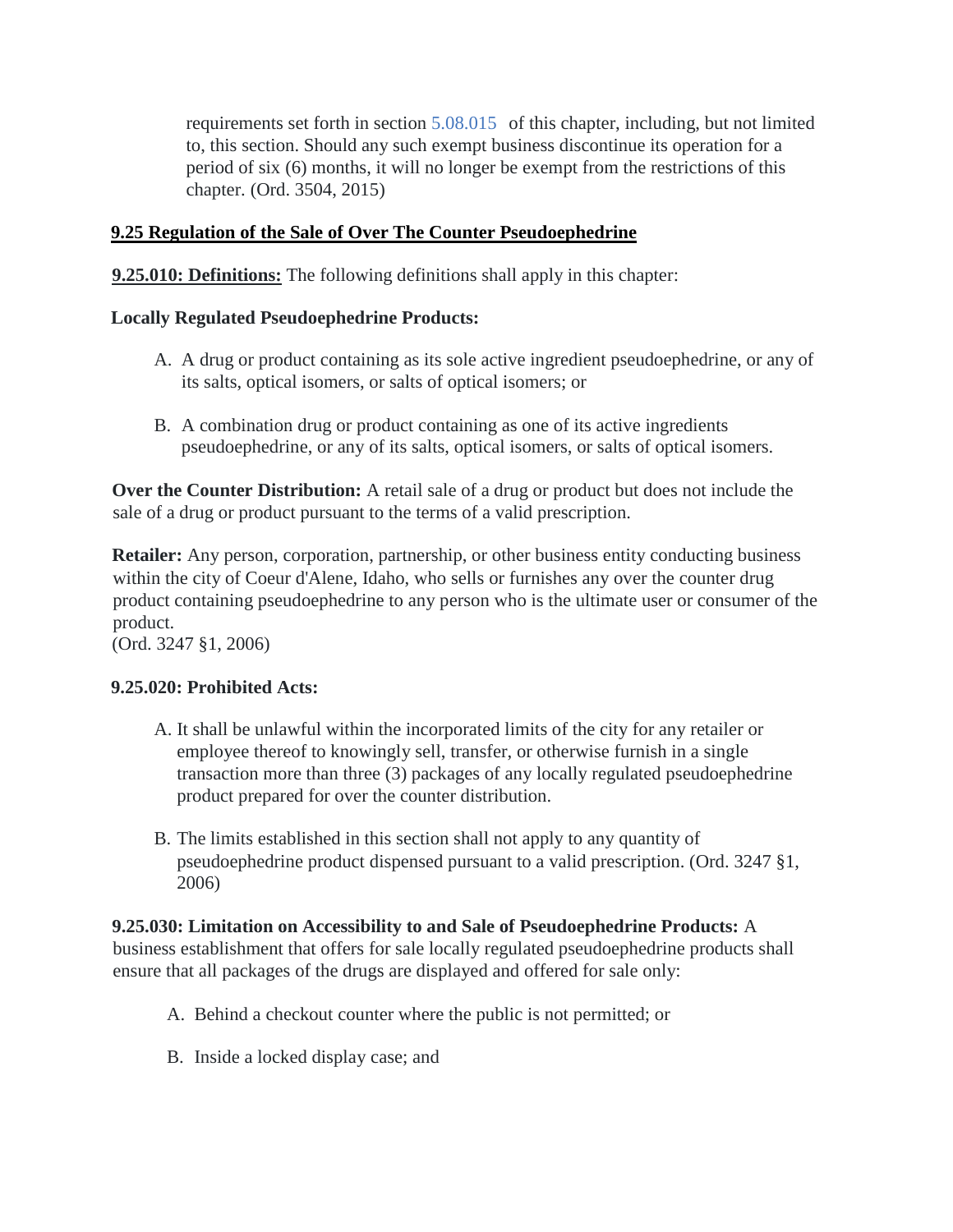C. All sales shall be conducted with an employee of the retailer and cannot be conducted by a self-service system. (Ord. 3247 §1, 2006)

**9.25.040: Penalty:** Any person or entity violating the provisions of this chapter is guilty of a misdemeanor as provided in section [1.28.010](https://codelibrary.amlegal.com/codes/coeurdaleneid/latest/coeurdalene_id/0-0-0-263#JD_1.28.010) of this code. (Ord. 3257 §2.18, 2006: Ord. 3247 §1, 2006)

## **State Legal Sanctions**

## **State of Idaho Legal Sanctions for Alcohol Offenses**

The abuse or illegal possession of alcohol is proscribed under Idaho Law. A person must be 21 years of age or older in Idaho in order to lawfully purchase, possess, or consume an alcoholic beverage. There are also local laws prohibiting public intoxication or possession of alcohol by a person under 21 years of age. Below are specific State of Idaho criminal statutes proscribing the illegal abuse or possession of alcohol.

*IC 49-1426: Pedestrians Under the Influence of Alcohol or Drugs:* It is a misdemeanor for pedestrians who are under the influence of alcohol or any drug to a degree which renders them a hazard to walk or be upon a highway, except on a sidewalk.

*IC 49-2446: Fraudulent Misrepresentation:* Any person that fraudulently misrepresents his age to a dispenser of alcohol faces misdemeanor penalties and possible loss of driving privileges for 90 days.

*IC 23-603: Dispensing to a Person Under the Age of Twenty-One Years:* Any person that gives or sells alcohol to a minor (under 21 years of age) shall be guilty of a misdemeanor. A second violation shall constitute a felony.

*IC 23-604: Minors - Purchase, Consumption or Possession Prohibited:* Any person under 21 years of age who shall purchase, attempt to purchase, or otherwise consume or possess any alcohol beverage, including any distilled spirits, beer or wine, shall be guilty of an infraction upon a first violation and shall be guilty of a misdemeanor upon a subsequent conviction.

*IC 18-1502: Beer, Wine or Other Alcohol Age Violations:* Unless otherwise specified, any person violating age violations pertaining to the possession, use, procurement, or sale of alcohol is guilty of a misdemeanor. If the conduct constitutes an infraction under this code, the maximum fine issued will be \$300. A misdemeanor conviction may result in a maximum sentence of 30 days in jail, a fine of up to \$2,000, or both. Third and subsequent convictions may result in a maximum sentence of 60 days in jail, a fine of up to \$3,000, or both. For violators under the age of 21, driving privileges will be suspended for a period not to exceed one year, and an alcohol evaluation and treatment may also be required.

*IC 18-8002: Tests of Driver for Alcohol Concentration, Presence of Drugs or Other Intoxicating Substances:* Any person who drives in the State of Idaho shall be deemed to have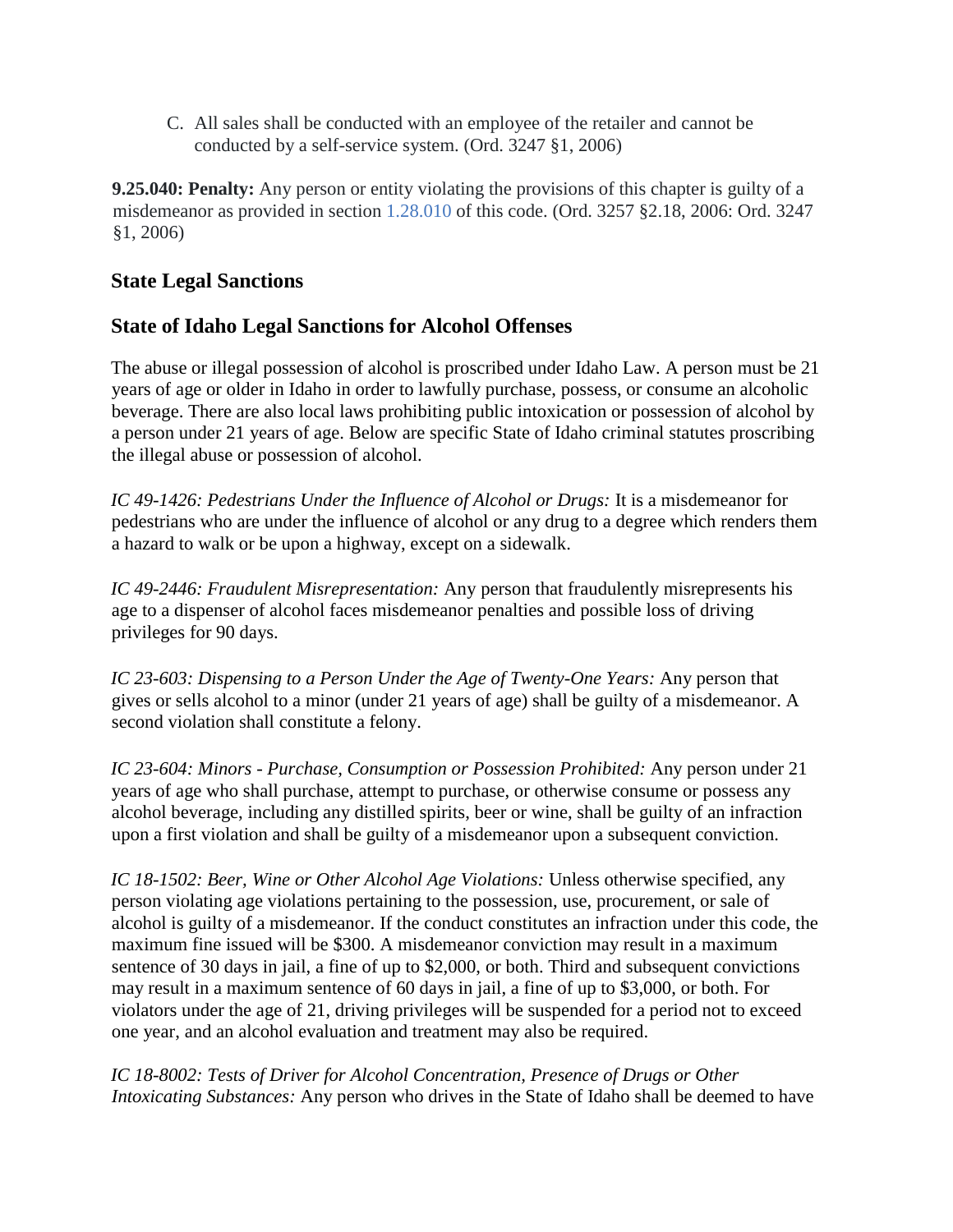given his consent to an alcohol test. If the driver refuses to submit to the test: (1) his driver's license will be seized; and (2) if his refusal is not reasonable the driver will lose his driving privileges for 180 days.

*IC 18-8004A: Penalties - Persons Under 21 With Less Than 0.08 Alcohol Concentration:* Any person under the age of 21 found guilty of driving under the influence with less than a .08 BAC for the first time is guilty of a misdemeanor and may be: (1) fined an amount not to exceed \$1,000; (2) shall have his driving privileges suspended for one year; and (3) shall be required to undergo an alcohol evaluation. A person found guilty of a second offense is guilty of a misdemeanor and may be sentenced to:  $(1)$  between 5 and 30 days in jail; (2) be fined an amount between \$500 and \$2,000; (3) have driving privileges suspended for one to two years; (4) may only drive a vehicle equipped with a functioning interlock ignition installed for one year following the license suspension period; and (5) shall be required to undergo an alcohol evaluation. A person found guilty of a third offense is guilty of a misdemeanor and may be sentenced to: (1) between 10 days and 6 months in jail; (2) be fined an amount between \$1,000 and \$2,000; (3) have driving privileges suspended for a mandatory period of one year, or until the person turns 21, whichever is greater; (4) may only drive a vehicle equipped with a functioning interlock ignition installed for one year following the license suspension period; and

(5) shall be required to undergo an alcohol evaluation

*IC 18-8005: Penalties - Driving Under the Influence:* Any person found guilty of driving under the influence for the first time is guilty of a misdemeanor and may be sentenced to: (1) up to six months of jail; (2) may be fined up to \$1,000 dollars; (3) may have his driving privileges suspended for 180 days; and (4) at the owner's expense, have a State-approved ignition interlock system installed on all cars driven by the person for one year. Any person found guilty of driving under the influence for a second time within 10 years is guilty of a misdemeanor shall be sentenced to: (1) not less than 10 days in jail, the first 48 of which must be consecutive, up to one year; (2) may be fined to an amount not to exceed \$2,000; (3) shall have his driving privileges suspended for one year; and (4) may only drive a vehicle equipped with a functioning interlock ignition installed for one year following the mandatory license suspension period. Any person found guilty of driving under the influence for a third time within ten years is guilty of a felony and shall be sentenced to: (1) custody of the State Board of Correction for a period not to exceed 10 years; (2) may be fined an amount not to exceed \$5,000; (3) shall have his driving privileges suspended for a minimum of one year, up to four years; and (4) may only drive a vehicle equipped with a functioning interlock ignition installed for one year following the license suspension period.

*IC 18-8004C: Penalties - Excessive Alcohol Concentration:* Any person found guilty of driving under the influence with a BAC of at least .20 is guilty of a misdemeanor and shall be sentenced to: (1) between 10 days and 1 year in jail; (2) may be fined an amount not to exceed \$2,000; and (3) shall have driving privileges suspended for one year. Any person found guilty of a second offense within five years is guilty of a felony and shall be sentenced to: (1) the custody of the State Board of Correction for a period not to exceed five years; (2) may be fined an amount not to exceed \$5,000; (3) shall have driving privileges suspended between one and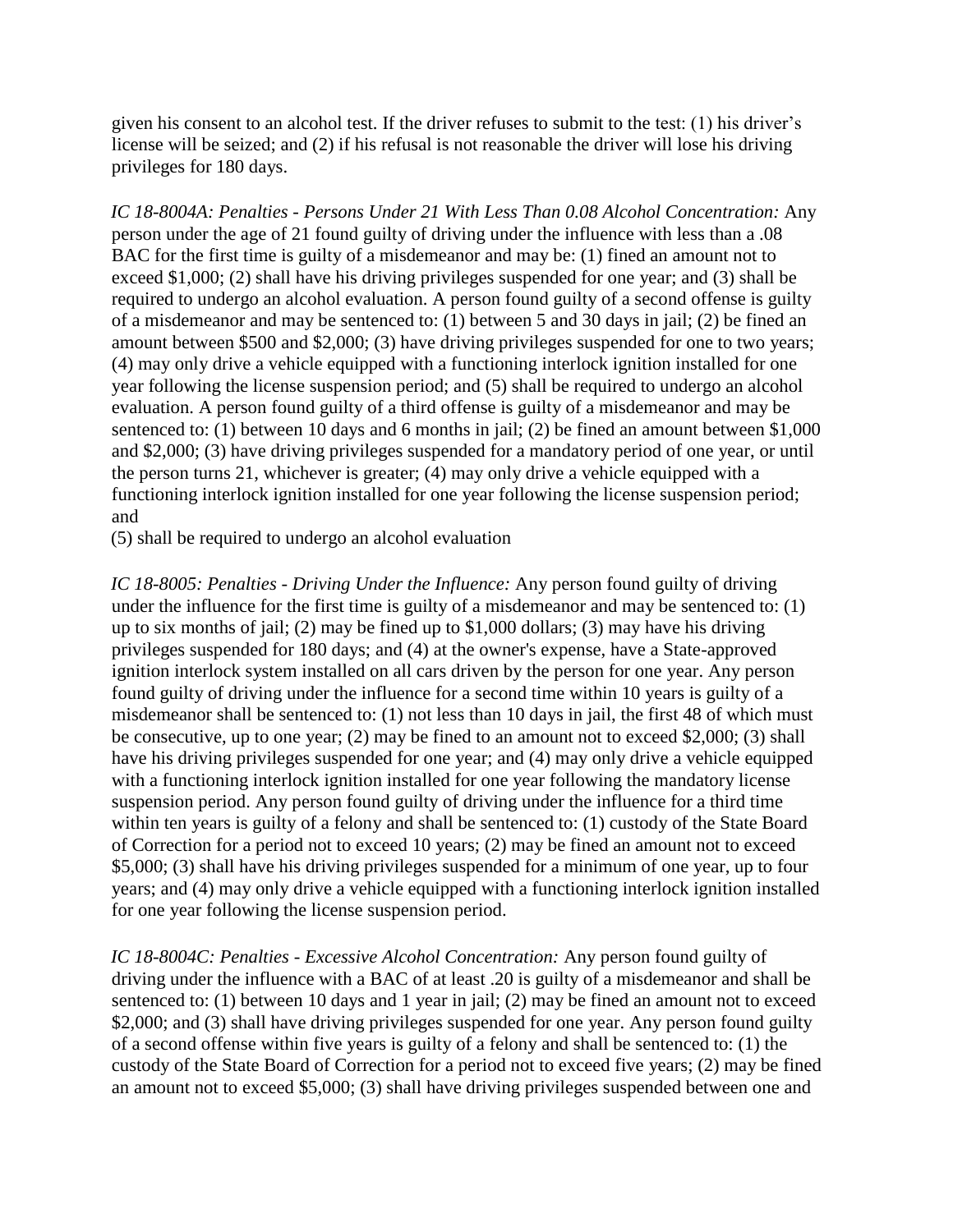five years; and (4) may only drive a vehicle equipped with a functioning interlock ignition installed for one year following the license suspension period.

*IC 18-8006: Penalties - Aggravated Driving While Under the Influence of Alcohol, Drugs or Any Other Intoxicating Substances:* Any person causing great bodily harm, permanent disability or permanent disfigurement while driving under the influence is guilty of a felony and may be sentenced to: (1) a jail sentence ranging from 30 days to five years; (2) may be fined an amount not to exceed \$5,000 dollars; and (3) shall have his driving privileges suspended for a minimum of one year up to a maximum of five years.

#### *IC 23-505: Transportation of Alcoholic Beverages*

(1) Alcohol lawfully purchased may be transported, but no person shall break open, or allow to be broken or opened, any container of alcohol, or use, or allow to be drunk, or used any alcohol therein while the same is being transported. Provided however, that an unsealed alcoholic beverage container may be transported in an enclosed trunk compartment or behind the last upright seat of a vehicle which has no trunk compartment.

(2) No person in a motor vehicle, while the vehicle is on a public highway or the right-ofway of a public highway may drink or possess any open beverage containing alcohol, unless such person is a passenger in the passenger area of a motor vehicle designed, maintained, or used primarily for the transportation of persons for compensation, or in the living quarters of a recreational vehicle. Violations of this section is a misdemeanor for the individual in actual physical control of the vehicle, and an infraction for other individuals violating this section.

*IC 49-335: Disqualifications and Penalties - Commercial Driver's License:* Any person who operates a commercial vehicle and holds a Class A, B, or C license is disqualified from operating a commercial vehicle for not less than one year if: (1) operating a commercial vehicle under the influence of alcohol; and (2) operating a commercial vehicle while one's blood alcohol is 0.04 or more; and (3) any person who operates a commercial vehicle and refuses to submit to a test to determine the driver's alcohol concentration.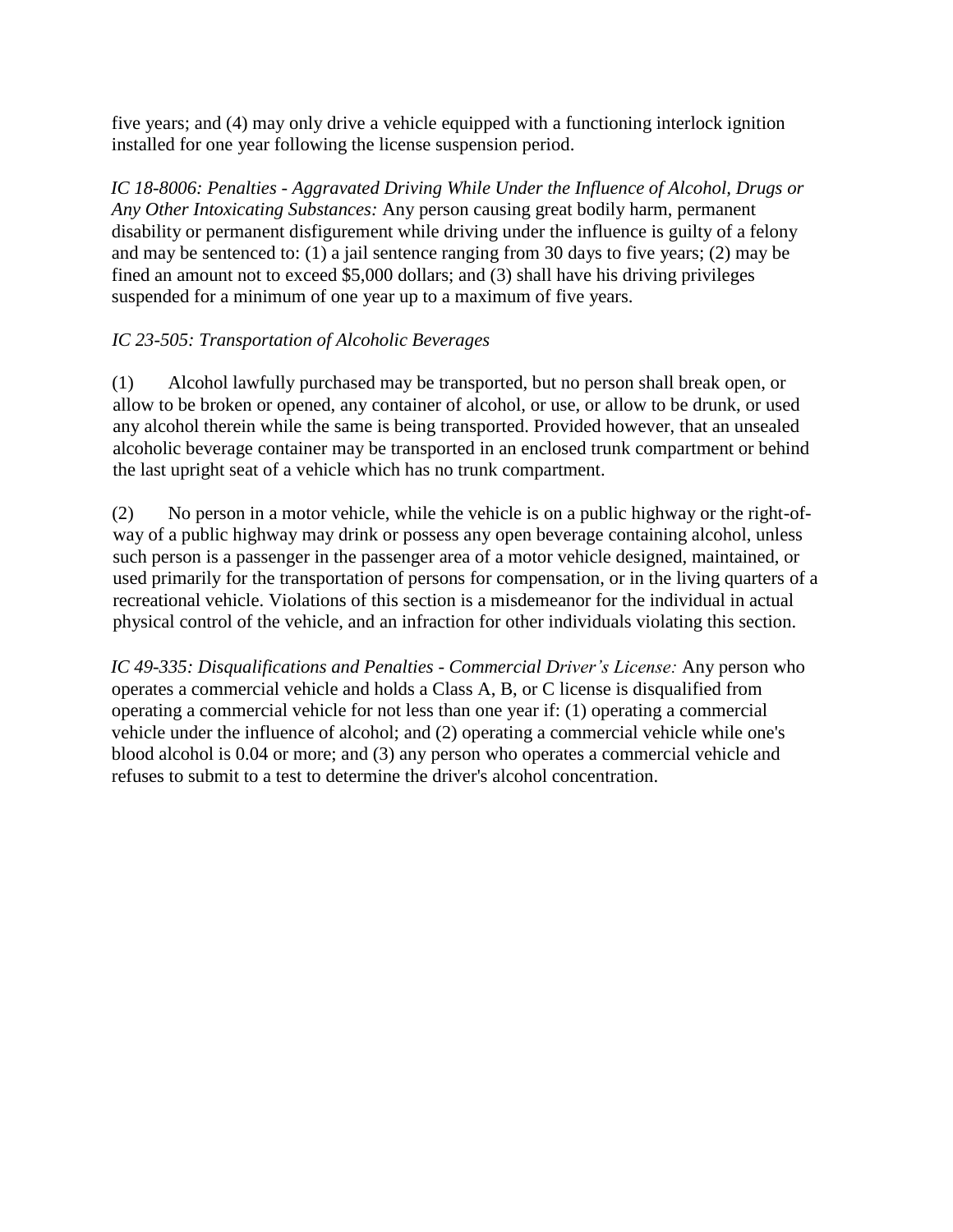## **State of Idaho Legal Sanctions for Drug Offenses**

| <b>Violation</b>                                                                                                                                              | <b>Drug Category</b>                                                                                                                                      | <b>Classification</b> | <b>Penalty</b>                                                                                                                                                         |
|---------------------------------------------------------------------------------------------------------------------------------------------------------------|-----------------------------------------------------------------------------------------------------------------------------------------------------------|-----------------------|------------------------------------------------------------------------------------------------------------------------------------------------------------------------|
| Manufacture, deliver or<br>possess with the intent to<br>manufacture or deliver, a<br>controlled substance                                                    | Narcotic drug classified in<br>Schedule I or controlled<br>substance classified in<br>Schedule II                                                         | Felony                | Prison term not exceeding<br>life; fine not exceeding<br>\$25,000                                                                                                      |
|                                                                                                                                                               | Any other controlled<br>substance which is a non<br>narcotic drug classified in<br>Schedule I, or a controlled<br>substance classified in<br>Schedule III | Felony                | Prison term not exceeding<br>5 years; fine not exceeding<br>\$15,000                                                                                                   |
|                                                                                                                                                               | Schedule IV                                                                                                                                               | Felony                | Prison term not exceeding<br>3 years; fine not exceeding<br>\$10,000                                                                                                   |
|                                                                                                                                                               | Schedules V and VI                                                                                                                                        | Misdemeanor           | Prison term not exceeding<br>1 year; fine not exceeding<br>\$5,000                                                                                                     |
| Unlawful possession of a<br>controlled substance                                                                                                              | Narcotic drug classified in<br>Schedule I or controlled<br>substance classified in<br>Schedule II                                                         | Felony                | Prison term not exceeding<br>7 years; fine not exceeding<br>\$15,000                                                                                                   |
|                                                                                                                                                               | <b>LSD</b>                                                                                                                                                | Felony                | Prison term not exceeding<br>3 years; fine not exceeding<br>\$5,000                                                                                                    |
|                                                                                                                                                               | Schedule I (except LSD) or<br>Schedules III, IV, V and<br>VI                                                                                              | Misdemeanor           | Prison term not exceeding<br>1 year; fine not exceeding<br>\$1,000                                                                                                     |
|                                                                                                                                                               | Marijuana - greater than 3<br>ounces                                                                                                                      | Felony                | Prison term not exceeding<br>5 years; fine not exceeding<br>\$10,000                                                                                                   |
|                                                                                                                                                               | Marijuana $-3$ ounces or<br>less                                                                                                                          | Misdemeanor           | Prison term not exceeding<br>1 year; fine not exceeding<br>\$1,000                                                                                                     |
| Trafficking in marijuana<br>(manufacturing, delivering,<br>bringing into the State, or<br>possessing 1 pound or<br>more of marijuana or 25 or<br>more plants) |                                                                                                                                                           | Felony                | Mandatory prison term or<br>1 to 15 years; mandatory fine<br>of \$5,000 to \$50,000,<br>depending on amount<br>possessed; second conviction<br>doubles penalty         |
| Trafficking in cocaine<br>(manufacturing, delivering,<br>bringing into the State, or<br>possessing 28 grams or<br>more)                                       |                                                                                                                                                           | Felony                | Mandatory prison term of 3<br>years to life; mandatory fine<br>of \$10,000 to \$100,000,<br>depending on the amount<br>possessed; second conviction<br>doubles penalty |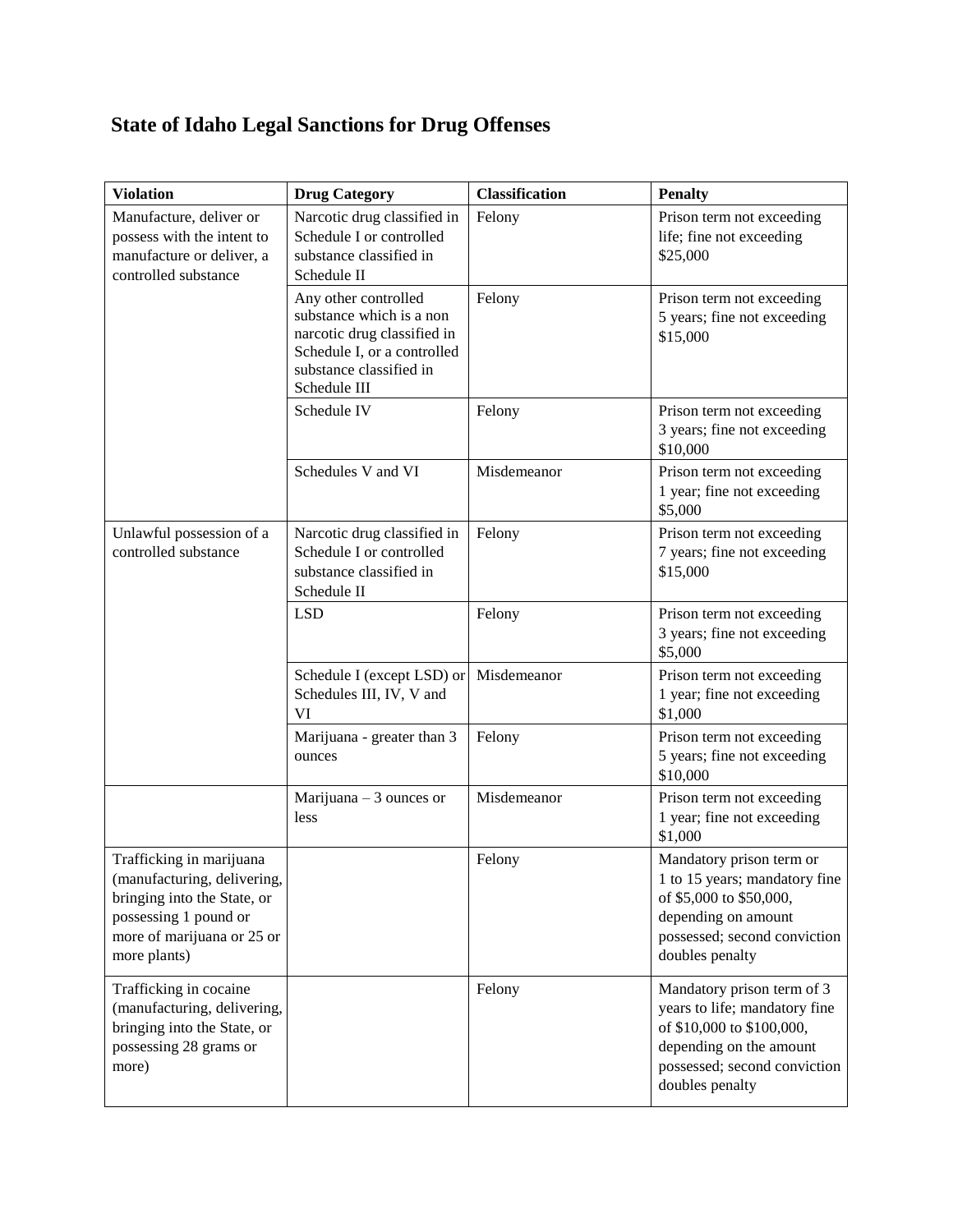| <b>Violation</b>                                                                                                                   | <b>Drug Category</b> | <b>Classification</b> | <b>Penalty</b>                                                                                                                                                         |
|------------------------------------------------------------------------------------------------------------------------------------|----------------------|-----------------------|------------------------------------------------------------------------------------------------------------------------------------------------------------------------|
| Trafficking in<br>methamphetamine<br>(manufacturing, delivering,<br>bringing into the State, or<br>possessing 28 grams or<br>more) |                      | Felony                | Mandatory prison term of 3<br>years to life; mandatory fine<br>of \$10,000 to \$100,000,<br>depending on the amount<br>possessed; second conviction<br>doubles penalty |
| Trafficking in heroin<br>(manufacturing, delivering,<br>bringing into the State, or<br>possessing 2 grams or<br>more of marijuana  |                      | Felony                | Mandatory prison term of<br>3 years to life; mandatory<br>fine of \$10,000 to \$100,000,<br>depending on the amount<br>possessed; second conviction<br>doubles penalty |

## **Federal Legal Sanctions**

## **Federal Legal Sanctions for Alcohol Offenses**

The unlawful possession, use, or distribution of alcohol and illicit drugs is prohibited by federal law. Strict penalties are enforced for convictions, including mandatory prison terms for many offenses. The following information is an overview of federal penalties for convictions.

## **Federal Penalties for Alcohol Offenses**

*18 U.S.C. 1952:* Anyone who travels in interstate or foreign commerce or uses the mail or any facility in interstate or foreign commerce, with the intent to: (a) distribute the proceeds of any unlawful activity; or (b) commit any crime of violence to further any unlawful activity; or (c) otherwise promote, manage, establish, carry on, or facilitate the promotion, management, establishment or carrying on, of any unlawful activity, may be subject to the following penalties: individuals found guilty of conduct related to paragraphs (a) or (c) may be fined up to \$10,000, and/or imprisoned for up to five years. Individuals found guilty of conduct related to paragraph (b) may be fined up to \$10,000, and/or imprisoned for up to 20 years. If death results from the conduct, imprisonment may be for any period of years up to life in prison. For the purposes of this paragraph, "unlawful activity" includes any business enterprise involving liquor on which the Federal excise tax has not been paid.

## **Federal Penalties for Drug Offenses**

#### **Federal Drug Laws**

The possession, use, or distribution of illicit drugs is prohibited by federal law. Strict penalties are enforced for drug convictions, including mandatory prison terms for many offenses. The following information, although not complete, is an overview of federal penalties for first convictions. All penalties are doubled for any subsequent drug conviction.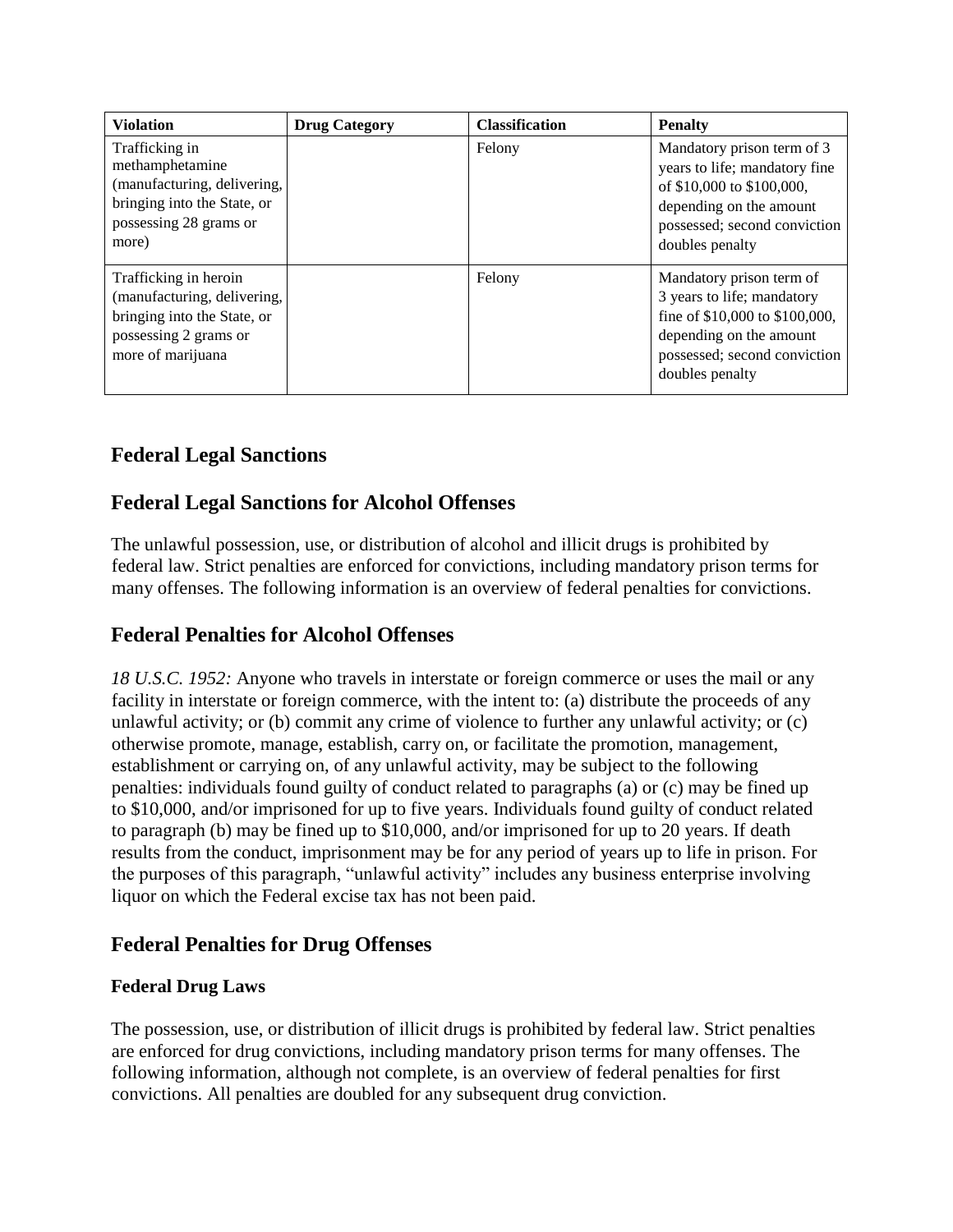## **Federal Drug Trafficking Penalties (21 USC 841)**

Penalties for federal drug trafficking convictions vary according to the quantity of the controlled substance involved in the transaction. The following list is a sample of the range and severity of federal penalties imposed for first convictions. Penalties for subsequent convictions are twice as severe.

If death or serious bodily injury results from the use of a controlled substance which has been illegally distributed, the person convicted on federal charges of distributing the substance faces mandatory life sentence and fines ranging up to \$8 million.

| DRUG/SCHEDULE                                                                                                                                                                                                          | <b>QUANTITY</b>                                                                                                                                                                                                                              | <b>PENALTIES</b>                                                                                                                                                                                                                                                                                                                                                                                                                                                                                   | <b>QUANTITY</b>                                                                                                                                                                                                                                                                                  | <b>PENALTIES</b>                                                                                                                                                                                                                                                                                                                                                                                                                                                                                                                                                                                                                 |
|------------------------------------------------------------------------------------------------------------------------------------------------------------------------------------------------------------------------|----------------------------------------------------------------------------------------------------------------------------------------------------------------------------------------------------------------------------------------------|----------------------------------------------------------------------------------------------------------------------------------------------------------------------------------------------------------------------------------------------------------------------------------------------------------------------------------------------------------------------------------------------------------------------------------------------------------------------------------------------------|--------------------------------------------------------------------------------------------------------------------------------------------------------------------------------------------------------------------------------------------------------------------------------------------------|----------------------------------------------------------------------------------------------------------------------------------------------------------------------------------------------------------------------------------------------------------------------------------------------------------------------------------------------------------------------------------------------------------------------------------------------------------------------------------------------------------------------------------------------------------------------------------------------------------------------------------|
| Cocaine (Schedule II)<br>Cocaine Base (Schedule II)<br>Fentanyl (Schedule II)<br>Fentanyl Analogue<br>(Schedule I)<br>Heroin (Schedule I)<br>LSD (Schedule I)<br>Methamphetamine<br>(Schedule II)<br>PCP (Schedule II) | 500-4999 grams mixture<br>28-279 grams mixture<br>40-399 grams mixture<br>10-99 grams mixture<br>100-999 grams mixture<br>1-9 grams mixture<br>5-49 grams pure or<br>50-499 grams mixture<br>10-99 grams pure<br>or 100-999 grams<br>mixture | <b>First Offense:</b><br>Not less than 5 yrs,<br>and not more than<br>40 yrs. If death or<br>serious injury, not<br>less than 20 or more<br>than life. Fine of not<br>more than \$5 million<br>if an individual, \$25<br>million if not an<br>individual.<br><b>Second Offense:</b><br>Not less than 10<br>yrs, and not more<br>than life. If death or<br>serious injury, life<br>imprisonment.<br>Fine of not more<br>than \$8 million if an<br>individual, \$50 million<br>if not an individual. | 5 kgs or more mixture<br>280 grams or more<br>mixture<br>400 grams or more<br>mixture<br>100 grams or more<br>mixture<br>1 kg or more mixture<br>10 grams or more<br>mixture<br>50 grams or more<br>pure or<br>500 grams or more<br>mixture<br>100 gm or more<br>pure or 1 kg or<br>more mixture | First Offense: Not less than<br>10 yrs, and not more than life.<br>If death or serious injury, not<br>less than 20 or more than life.<br>Fine of not more than \$10 mil-<br>lion if an individual, \$50 million<br>if not an individual.<br><b>Second Offense: Not less</b><br>than 20 yrs, and not more than<br>life. If death or serious injury,<br>life imprisonment.<br>Fine of not more than \$20<br>million if an individual, \$75<br>million if not an individual.<br>2 or More Prior<br>Offenses:<br>Life imprisonment. Fine of<br>not more than \$20 million if an<br>individual, \$75 million if not an<br>individual. |

## **FEDERAL TRAFFICKING PENALTIES-**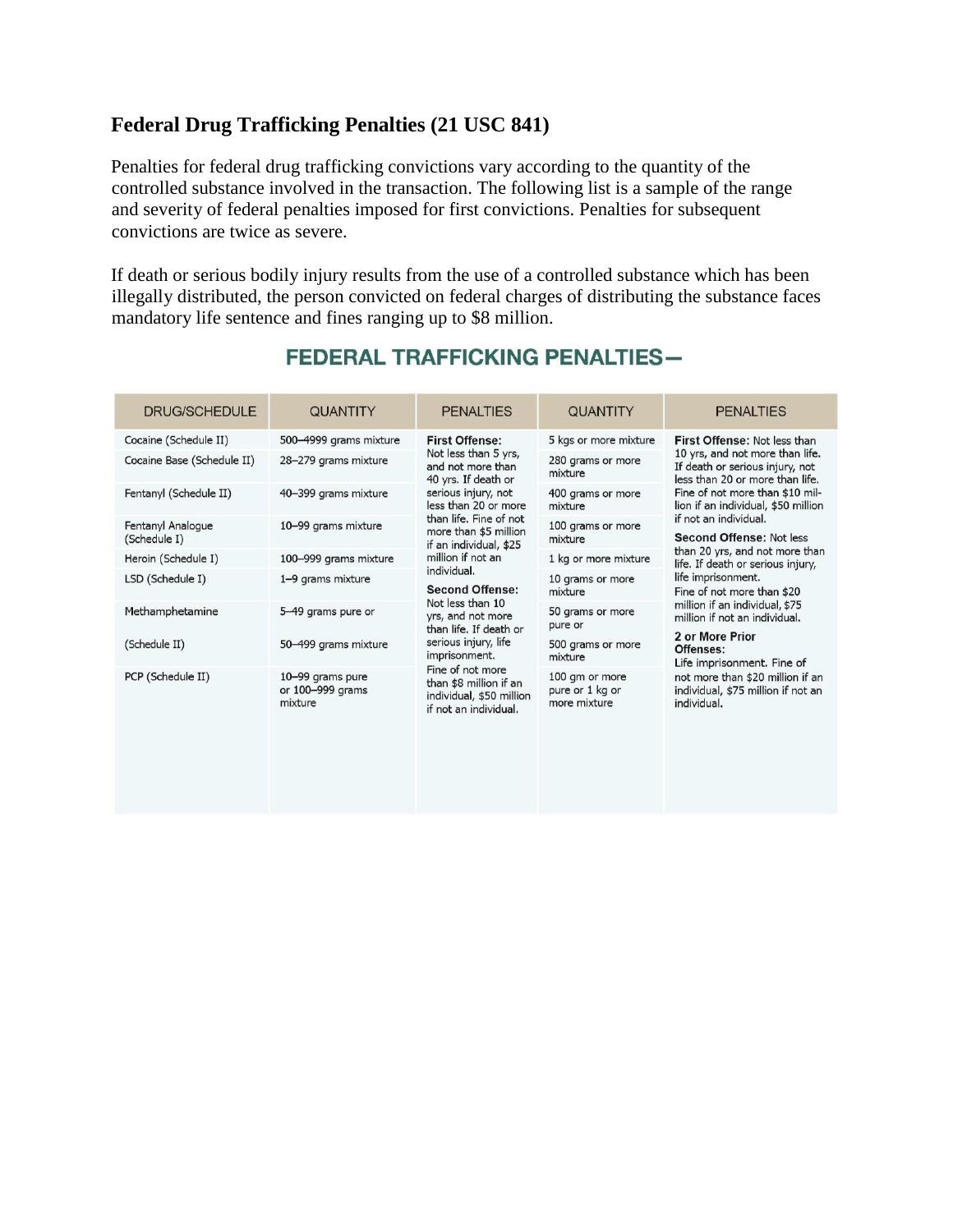| <b>PENALTIES</b>                                                                                 |                      |                                                                                                                                                                                                                                                                                                                                                                       |  |  |
|--------------------------------------------------------------------------------------------------|----------------------|-----------------------------------------------------------------------------------------------------------------------------------------------------------------------------------------------------------------------------------------------------------------------------------------------------------------------------------------------------------------------|--|--|
| Other Schedule I & II<br>drugs (and any drug<br>product containing Gamma<br>Hydroxybutyric Acid) | Any amount           | <b>First Offense:</b> Not more than 20 yrs. If death or serious injury, not less than<br>20 yrs, or more than life. Fine \$1 million if an individual, \$5 million if not an<br>individual.<br>Second Offense: Not more than 30 yrs. If death or serious bodily injury, life<br>imprison- ment. Fine \$2 million if an individual, \$10 million if not an individual. |  |  |
| Flunitrazepam (Schedule IV)                                                                      | 1 gram               |                                                                                                                                                                                                                                                                                                                                                                       |  |  |
| Other Schedule III drugs                                                                         | Any amount           | <b>First Offense:</b> Not more than 10 years. If death or serious injury, not more that<br>15 yrs. Fine not more than \$500,000 if an individual, \$2.5 million if not an individu-<br>al.                                                                                                                                                                            |  |  |
|                                                                                                  |                      | Second Offense: Not more than 20 yrs. If death or serious injury, not more than<br>30 yrs. Fine not more than \$1 million if an individual, \$5 million if not an individual.                                                                                                                                                                                         |  |  |
| All other Schedule IV drugs                                                                      | Any amount           | First Offense: Not more than 5 yrs. Fine not more than \$250,000 if an individ-                                                                                                                                                                                                                                                                                       |  |  |
| Flunitrazepam (Schedule IV)                                                                      | Other than 1 gram or | ual, \$1 million if not an individual.                                                                                                                                                                                                                                                                                                                                |  |  |
|                                                                                                  | more                 | Second Offense: Not more than 10 yrs. Fine not more than \$500,000 if an individ-<br>ual, \$2 million if other than an individual.                                                                                                                                                                                                                                    |  |  |
| All Schedule V drugs                                                                             | Any amount           | First Offense: Not more than 1 yr. Fine not more than \$100,000 if an individual,<br>\$250,000 if not an individual.<br>Second Offense: Not more than 4 yrs. Fine not more than \$200,000 if an individ-<br>ual, \$500,000 if not an individual.                                                                                                                      |  |  |

## FEDERAL TRAFFICKING PENALTIES-MARIJUANA-

| <b>DRUG</b>              | <b>QUANTITY</b>                                                                                                                                                   | 1st OFFENSE                                                                                                                                                                                                                                               | 2nd OFFENSE *                                                                                                                                                                                           |
|--------------------------|-------------------------------------------------------------------------------------------------------------------------------------------------------------------|-----------------------------------------------------------------------------------------------------------------------------------------------------------------------------------------------------------------------------------------------------------|---------------------------------------------------------------------------------------------------------------------------------------------------------------------------------------------------------|
| Marijuana (Schedule I)   | 1,000 kg or more marijuana mixture;<br>or 1,000 or more marijuana plants                                                                                          | Not less than 10 yrs. or more than life.<br>If death or serious bodily injury, not less<br>than 20 yrs., or more than life. Fine not<br>more than life. Fine not more than \$10<br>million if an individual, \$50 million if<br>other than an individual. | Not less than 20 yrs. or more than life.<br>If death or serious bodily injury, life<br>imprisonment. Fine not more than \$20<br>moillion if an individual, \$75 million if<br>other than an individual. |
| Marijuana (Schedule I)   | 100 kg to 999 kg marijuana mixture;<br>or 100 to 999 marijuana plants                                                                                             | Not less than 5 yrs. or more than 40<br>yrs. If death or serious bodily injury, not<br>less than 20 yrs., or more than life. Fine<br>not more than life. Fine not more than<br>\$5 million if an individual, \$25 million if<br>other than an individual. | Not less than 10 yrs. or more than life.<br>If death or serious bodily injury, life<br>imprisonment. Fine not more than \$20<br>moillion if an individual, \$75 million if<br>other than an individual. |
| Marijuana (Schedule I)   | More than 10 kgs hashish:<br>50 to 99 kg marijuana mixture<br>More than 1 kg of hashish oil;<br>50 to 99 marijuana plants                                         | Not less than 20 yrs. If death or serious<br>bodily injury, not less than 20 yrs., or<br>more than life. Fine \$1 million if an<br>individual, \$5 million if other than an<br>individual.                                                                | Not less than 30 yrs. If death or serious<br>bodily injury, life imprisonment. Fine<br>\$2 million if an individual, \$10 million if<br>other than an individual.                                       |
| Marijuana (Schedule I)   | Less than 50 kilograms marijuana<br>(but does not include 50 or more)<br>marijuana plants regardless of weight)<br>marijuana plants;<br>1 to 49 marijuana plants: | Not less than 5 yrs. Fine not more than<br>\$250,000. \$1 million if other than an<br>individual                                                                                                                                                          | Not less than 10 yrs. Fine \$500,000 if<br>an individual, \$2 million if other than<br>individual                                                                                                       |
| Hashish (Schedule I)     | 10 kg or less                                                                                                                                                     |                                                                                                                                                                                                                                                           |                                                                                                                                                                                                         |
| Hashish Oil (Schedule I) | 1 kg or less                                                                                                                                                      |                                                                                                                                                                                                                                                           |                                                                                                                                                                                                         |

\*The minimum sentence for a violation after two or more prior convictions for a felony drug offense have become final is a mandatory term of life<br>imprisonment without release and a fine up to \$20 million if an individual a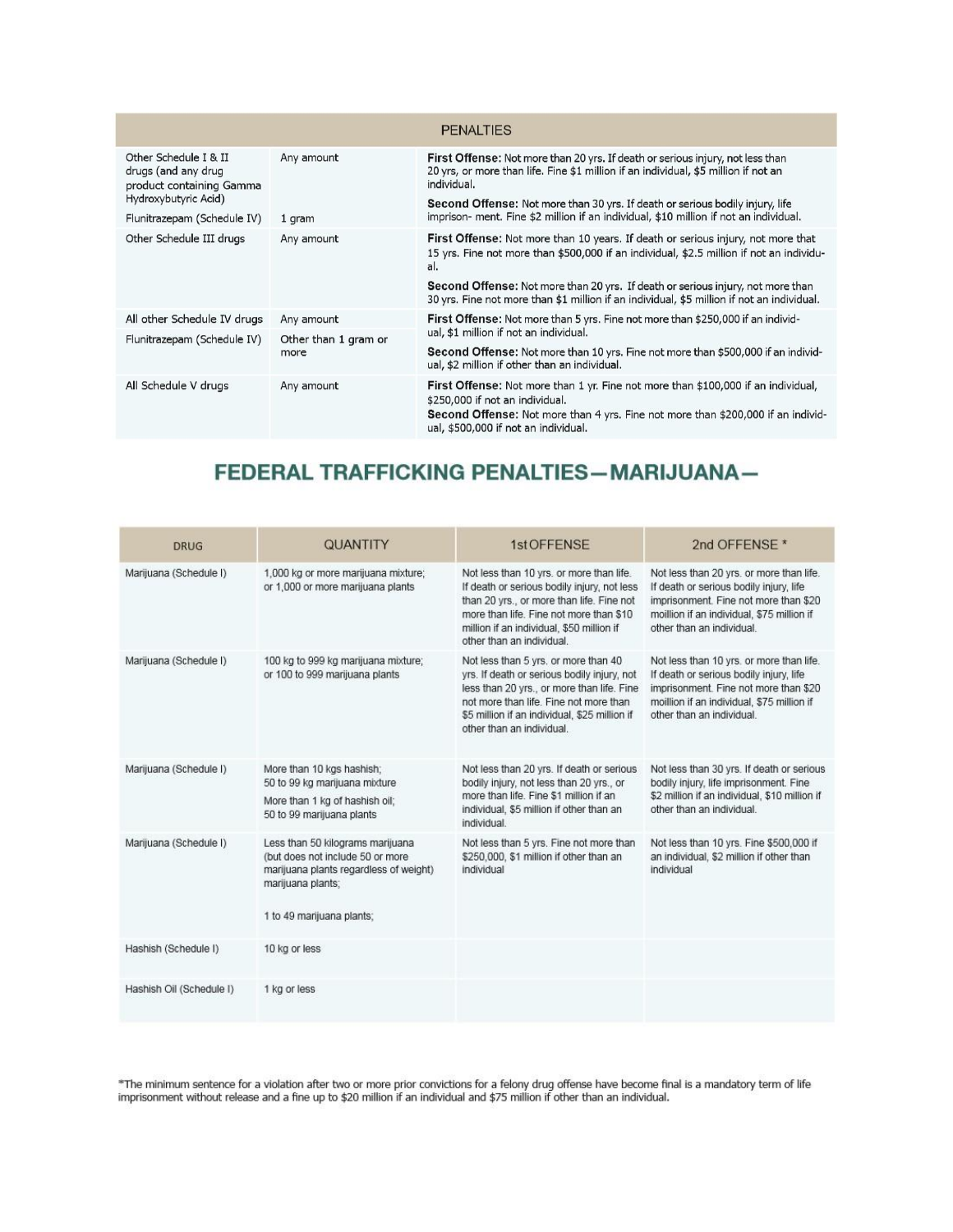#### **Denial of Federal Aid (20 USC 1091)**

Under the Higher Education Act of 1998, students convicted under federal or state law for the sale or possession of drugs may have their federal financial aid eligibility suspended. This includes all federal grants, loans, federal work study programs, and more. Students convicted of drug possession will be ineligible for one year from the date of the conviction of the first offense, two years for the second offense, and indefinitely for the third offense. Students convicted of selling drugs will be ineligible for two years from the date of the first conviction, and indefinitely for the second offense. Those who lose eligibility can regain eligibility by successfully completing an approved drug rehabilitation program.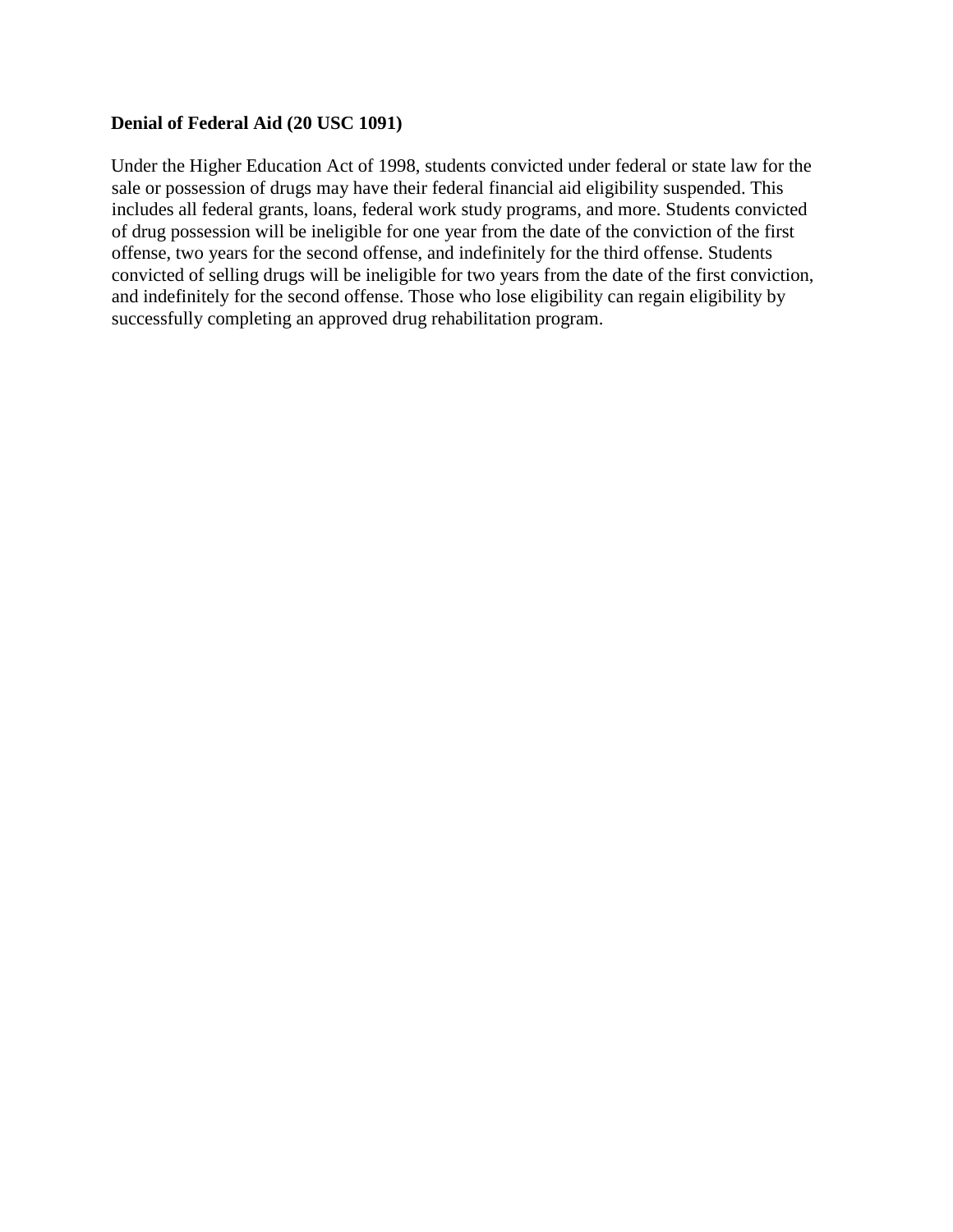#### **Denial of Federal Benefits (21 USC 853a)**

Persons convicted on federal charges of drug trafficking face denial of federal benefits, such as student loans, grants, contracts, and professional and commercial licenses, up to 1 year for first offense, up to 5 years for second and subsequent offenses.

#### **Drug Trafficking On or Near a College** (21 USC 845a)

Persons convicted on federal charges of drug trafficking within 1,000 feet of a college face penalties of prison terms and fines which are twice as high as the regular penalties for the offense, with a mandatory prison sentence of at least 1 year.

#### **Forfeiture of Personal Property and Real Estate: (21 USC 853(a)(2), 881(a)(7) and 881(a)(4))**

Any person convicted of a federal drug offense punishable by more than one year in prison shall forfeit to the United States any personal or real property related to the violation, including houses, cars, and other personal belongings. A warrant of seizure is issued and property is seized at the time an individual is arrested on charges that may result in forfeiture.

#### **Federal Drug Possession Penalties (21 USC 844(a))**

Persons convicted on Federal charges of possessing any controlled substance face penalties of up to 1 year in prison and a mandatory fine of no less than \$1,000 up to a maximum of \$100,000. Second convictions are punishable by not less than 15 days but not more than 2 years in prison and a minimum fine of \$2,500. Subsequent convictions are punishable by not less than 90 days but not more than 3 years in prison and a minimum fine of \$5,000. Possession of drug paraphernalia is punishable by a minimum fine of \$750.

Special sentencing provisions for possession of crack cocaine impose a mandatory prison term of not less than 5 years but not more than 20 years and a minimum fine of \$1,000, or both if:

- A. It is a first conviction and the amount of crack possessed exceeds 5 grams;
- B. It is a second conviction and the amount of crack possessed exceeds 3 grams;
- C. It is a third or subsequent crack conviction and the amount exceeds 1 gram.

Civil penalties of up to \$10,000 may also be imposed for possession of small amounts of controlled substances, whether or not criminal prosecution is pursued.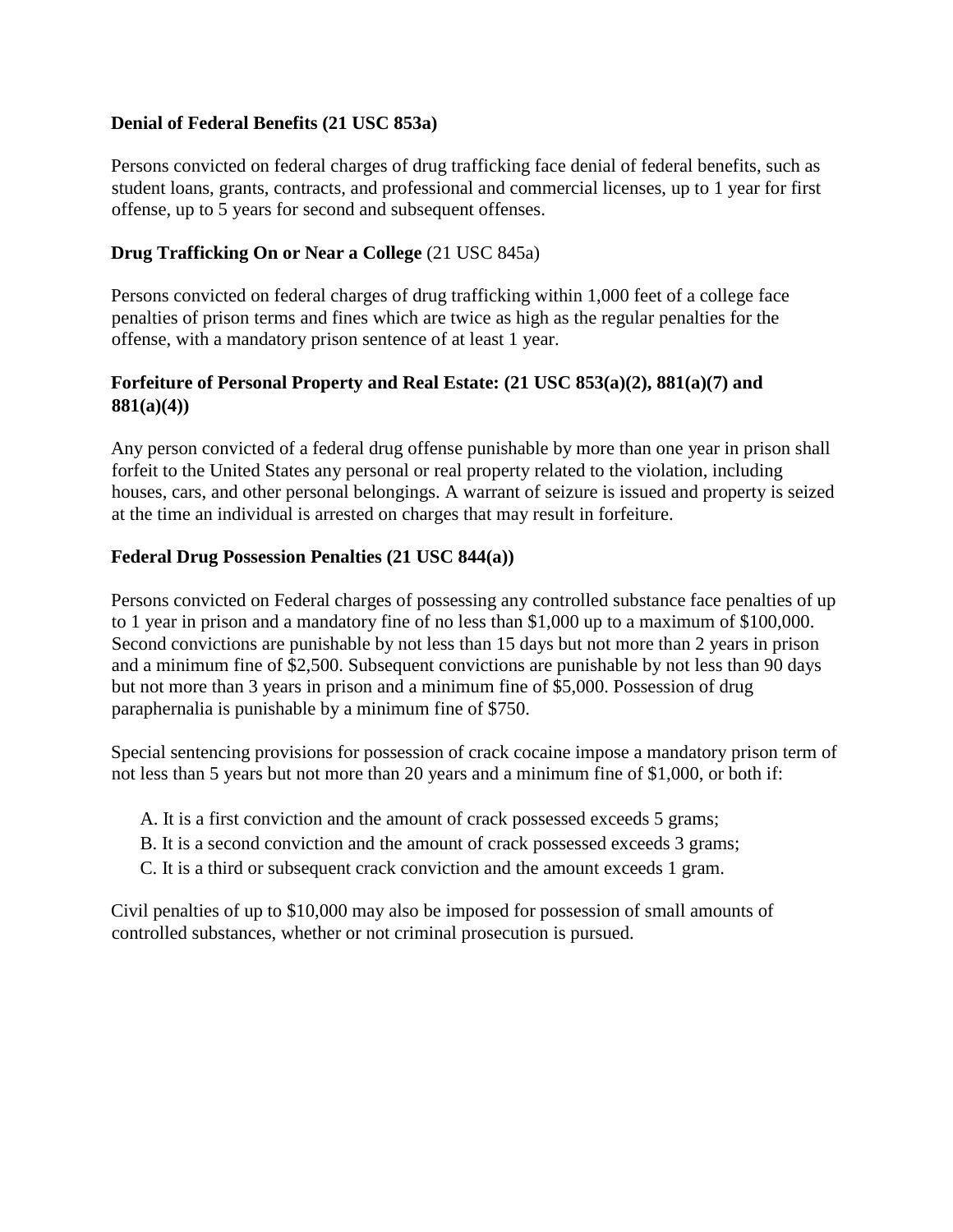| <b>Substance</b>                         | <b>Nicknames/Slang</b><br><b>Terms</b>                                                                                  | <b>Short Term</b><br><b>Effects</b>                                                                                                                           | <b>Long Term Effects</b>                                                                                                                |
|------------------------------------------|-------------------------------------------------------------------------------------------------------------------------|---------------------------------------------------------------------------------------------------------------------------------------------------------------|-----------------------------------------------------------------------------------------------------------------------------------------|
| Alcohol                                  | Booze, juice, sauce,<br>moonshine, hooch, draft, suds,<br>liquid bread                                                  | slurred speech,<br>drowsiness,<br>headaches, impaired<br>judgment,                                                                                            | toxic psychosis,<br>physical dependence,<br>neurological and liver<br>damage, fetal alcohol                                             |
|                                          |                                                                                                                         | decreased<br>perception and<br>coordination,<br>distorted vision and<br>hearing, vomiting,<br>breathing difficulties,<br>unconsciousness,<br>coma, blackouts, | syndrome, vitamin B1<br>deficiency, sexual<br>problems, cancer,<br>physical dependence                                                  |
| Amphetamines                             | uppers, speed, meth,<br>crack, crystal, ice, pep<br>pills                                                               | increased heart rate,<br>increased blood<br>pressure, dry mouth,<br>loss of appetite,<br>restlessness,<br>irritability, anxiety                               | delusions,<br>hallucinations, heart<br>problems,<br>hypertension,<br>irritability, insomnia,<br>toxic psychosis,<br>physical dependence |
| <b>Barbiturates</b> and<br>Tranquilizers | barbs, bluebirds, blues,<br>yellow jackets, red<br>devils, roofies, rohypnol,<br>ruffies, tranqs, mickey,<br>flying v's | slurred speech, muscle<br>relaxation, dizziness,<br>decreased motor<br>control                                                                                | severe withdrawal<br>symptoms, possible<br>convulsions, toxic<br>psychosis, depression,<br>physical dependence                          |
| Benzodiazepines                          | Benzos, downers                                                                                                         | Drowsiness,<br>confusion, impaired<br>coordination,<br>decreased reflexes                                                                                     | Profound sedation,<br>respiratory depression,<br>coma, physical<br>dependence                                                           |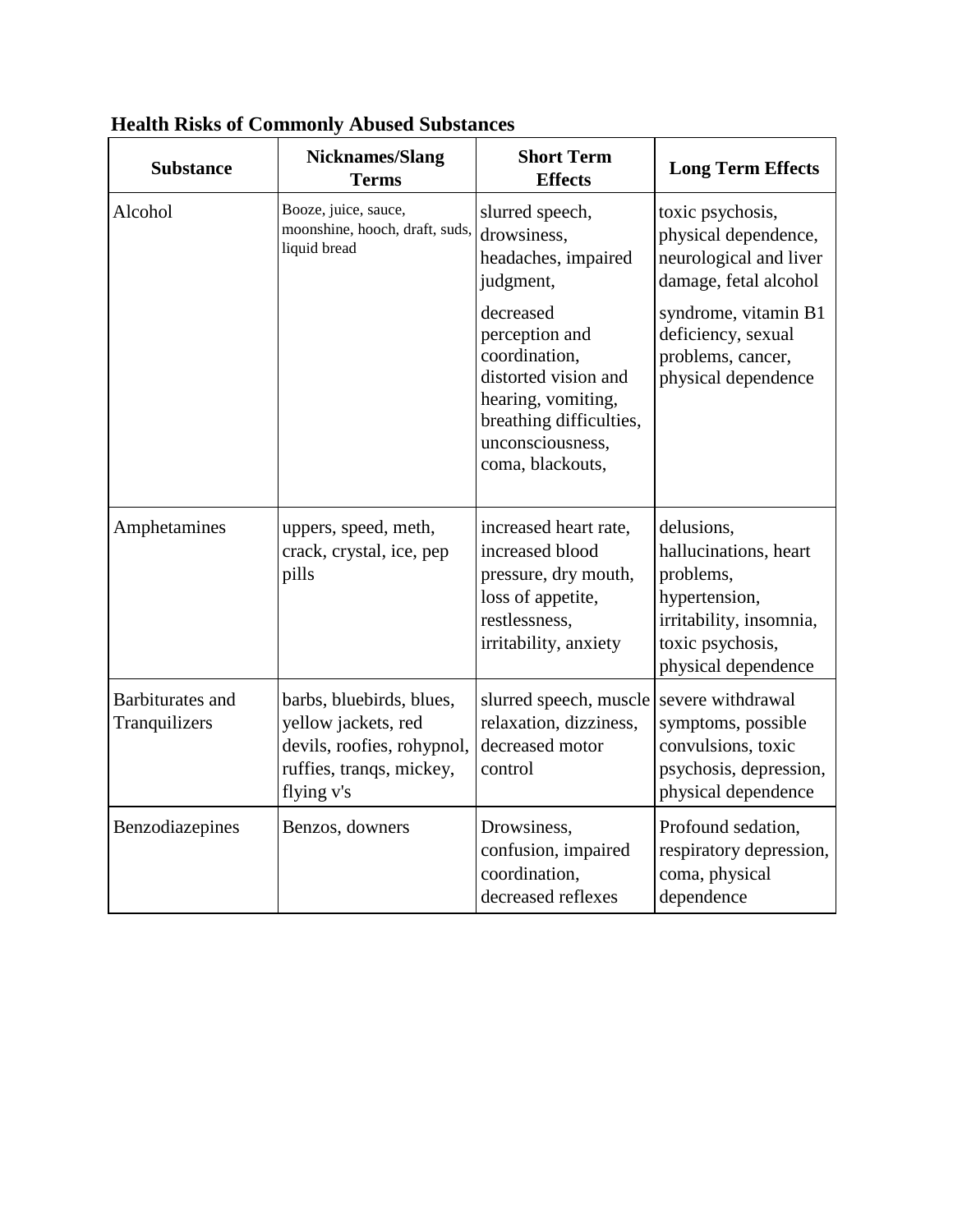| <b>Substance</b>                 | <b>Nicknames/Slang</b><br><b>Terms</b>                                                                  | <b>Short Term</b><br><b>Effects</b>                                                                                                                                                                                                                                                      | <b>Long Term Effects</b>                                                                                                                                                                                                                |
|----------------------------------|---------------------------------------------------------------------------------------------------------|------------------------------------------------------------------------------------------------------------------------------------------------------------------------------------------------------------------------------------------------------------------------------------------|-----------------------------------------------------------------------------------------------------------------------------------------------------------------------------------------------------------------------------------------|
| Cocaine                          | coke, cracks, snow,<br>powder, blow, rock                                                               | loss of appetite<br>increased blood<br>pressure and heart<br>rate, contracted<br>blood vessels,<br>nausea, hyper-<br>stimulation anxiety,<br>paranoia, increased<br>hostility Increased<br>rate of breathing,<br>muscle spasms and<br>convulsions. dilated<br>pupils disturbed<br>sleep, | depression, weight<br>loss, high blood<br>pressure, seizure, heart<br>attack, stroke,<br>hypertension,<br>hallucinations,<br>psychosis, chronic<br>cough, nasal passage<br>injury, kidney, liver<br>and lung damage                     |
| Gamma Hydroxy<br><b>Butyrate</b> | GHB, liquid B, liquid X,<br>liquid ecstasy, G, georgia inhibitions,<br>homeboy, grievous<br>bodily harm | euphoria, decreased<br>drowsiness, sleep,<br>decreased body<br>temperature, decreased<br>heart rate, decreased<br>blood pressure                                                                                                                                                         | memory loss,<br>depression, severe<br>withdrawal symptoms,<br>physical dependence,<br>psychological<br>dependence                                                                                                                       |
| Heroin                           | H, junk, smack, horse,<br>skag                                                                          | euphoria, flushing of<br>the skin, dry mouth,<br>"heavy" arms and legs,<br>slowed breathing,<br>muscular weakness                                                                                                                                                                        | constipation, loss of<br>appetite, lethargy,<br>weakening of the<br>immune system,<br>respiratory<br>(breathing) illnesses,<br>muscular weakness,<br>partial paralysis,<br>coma, physical<br>dependence,<br>psychological<br>dependence |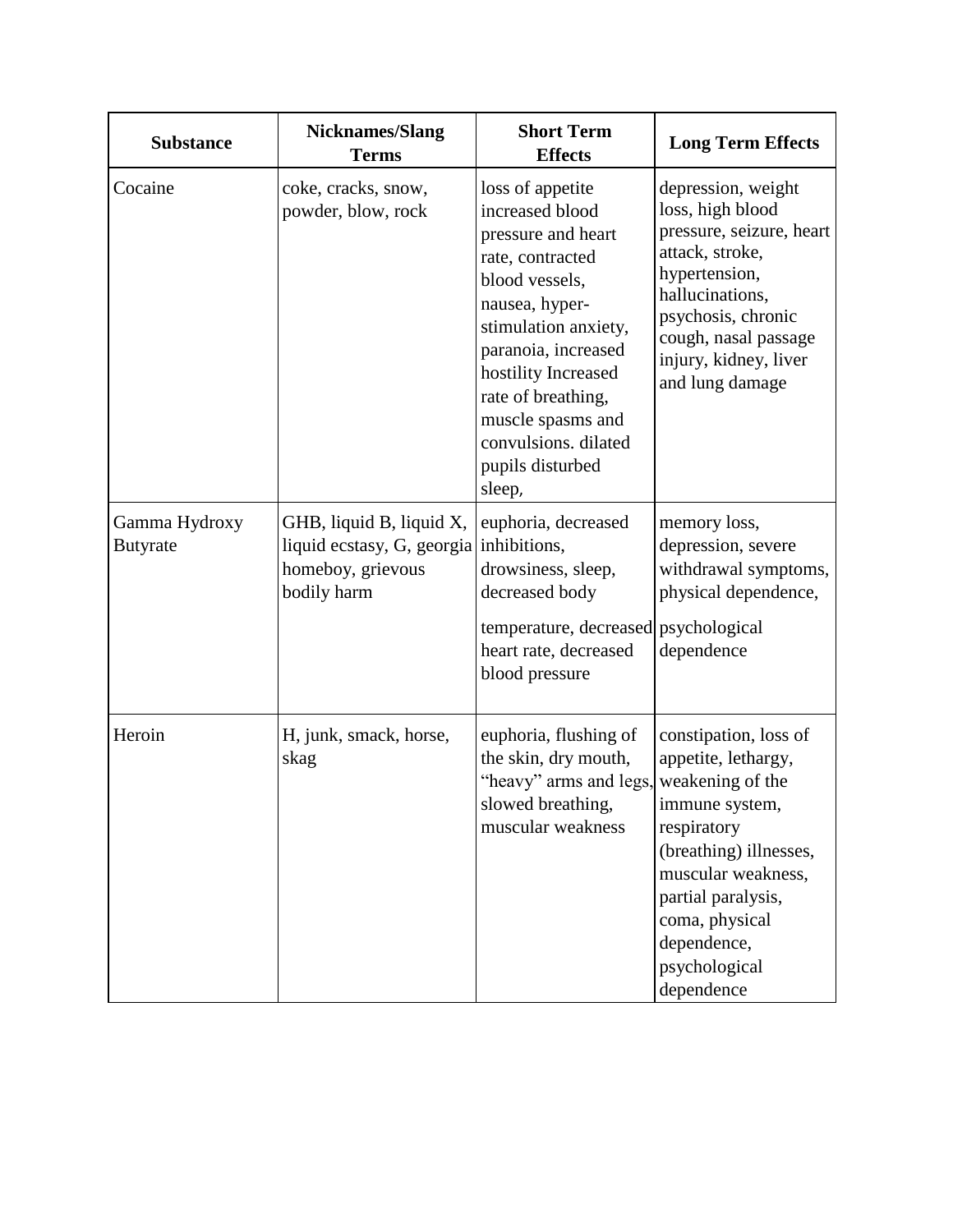| <b>Substance</b> | <b>Nicknames/Slang</b><br><b>Terms</b>  | <b>Short Term</b><br><b>Effects</b>                                                                                                                                                                     | <b>Long Term Effects</b>                                                                                                                                                                                                                                           |
|------------------|-----------------------------------------|---------------------------------------------------------------------------------------------------------------------------------------------------------------------------------------------------------|--------------------------------------------------------------------------------------------------------------------------------------------------------------------------------------------------------------------------------------------------------------------|
| Ketamine         | K, super K, special K                   | dream-like states,<br>hallucinations,<br>impaired attention and<br>memory, delirium,<br>impaired motor<br>function, high blood<br>pressure, depression                                                  | Urinary tract and<br>bladder problems,<br>abdominal pain, major<br>convulsions, muscle<br>rigidity, increased<br>confusion, increased<br>depression, physical<br>dependence,<br>psychological<br>dependence                                                        |
| <b>LSD</b>       | acid, stamps, dots,<br>blotter, A-bombs | dilated pupils, change<br>in body temperature,<br>blood pressure and<br>heart rate, sweating,<br>chills, loss of appetite,<br>decreased sleep,<br>tremors, changes in<br>visual acuity, mood<br>changes | may intensify existing<br>psychosis, panic<br>reactions, can interfere<br>with psychological<br>adjustment and social<br>functioning, insomnia,<br>physical dependence,<br>psychological<br>dependence                                                             |
| <b>MDMA</b>      | ecstasy, XTC, adam, X,<br>rolls, pills  | impaired judgment,<br>confusion, confusion,<br>blurred vision, teeth<br>clenching,<br>depression, anxiety,<br>paranoia, sleep<br>problems, muscle<br>tension                                            | same as LSD,<br>sleeplessness, nausea,<br>confusion, increased<br>blood pressure,<br>sweating, depression,<br>anxiety, memory loss<br>kidney failure,<br>cardiovascular<br>problems, convulsions,<br>death, physical<br>dependence,<br>psychological<br>dependence |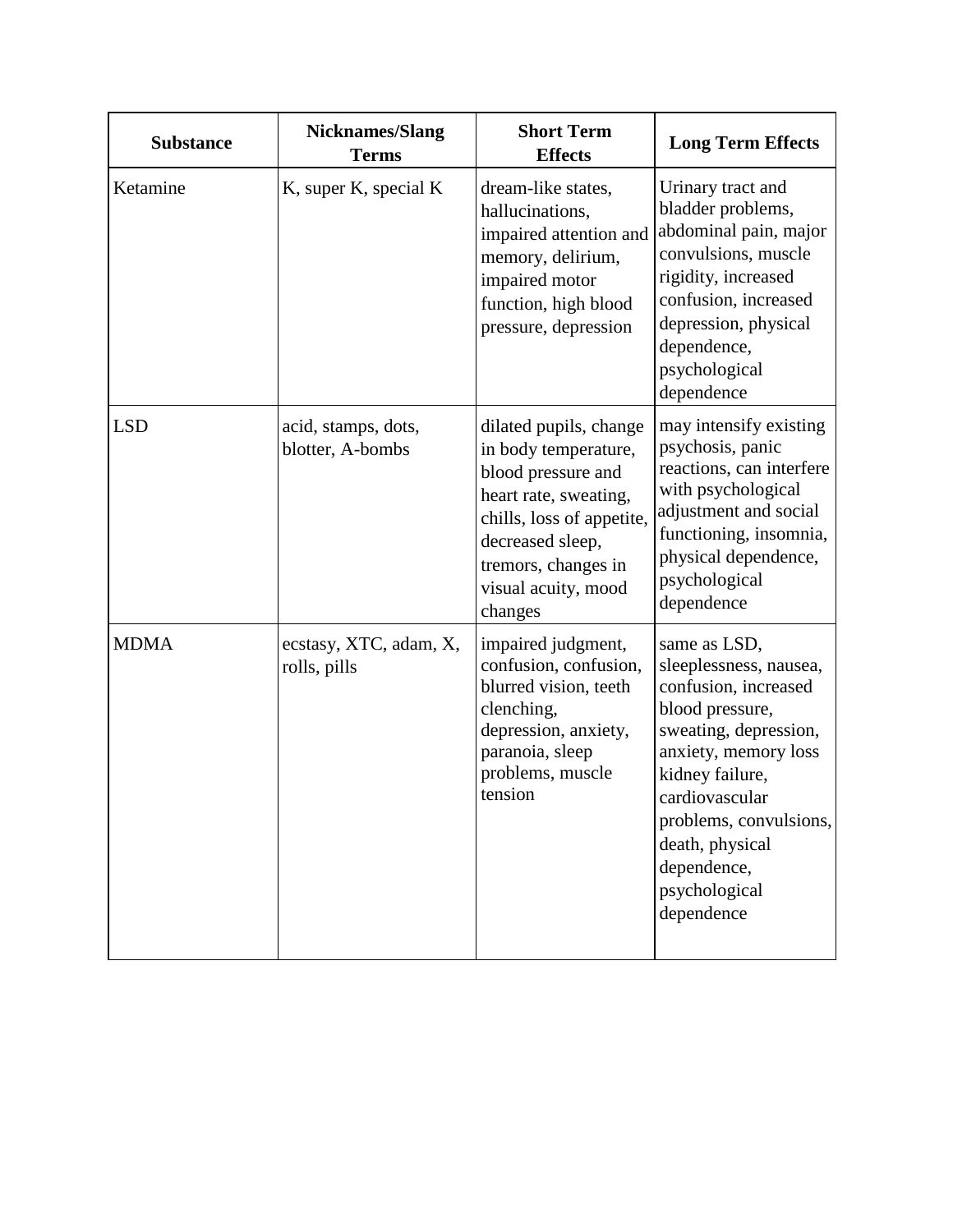| <b>Substance</b>   | <b>Nicknames/Slang</b><br><b>Terms</b>                                                                | <b>Short Term</b><br><b>Effects</b>                                                                                                                                                                              | <b>Long Term Effects</b>                                                                                                                                                                                                            |
|--------------------|-------------------------------------------------------------------------------------------------------|------------------------------------------------------------------------------------------------------------------------------------------------------------------------------------------------------------------|-------------------------------------------------------------------------------------------------------------------------------------------------------------------------------------------------------------------------------------|
| Marijuana/Cannabis | pot, grass, dope, weed,<br>joint, bud, reefer, doobie,<br>roach                                       | sensory distortion,<br>poor coordination of<br>movement<br>slowed reaction time,<br>panic, anxiety                                                                                                               | bronchitis,<br>conjunctivas, lethargy,<br>shortened attention<br>span, suppressed<br>immune system,<br>personality changes,<br>cancer, psychological<br>dependence, physical<br>dependence possible<br>for some                     |
| Mescaline          | peyote cactus                                                                                         | nausea, vomiting,<br>anxiety, delirium,<br>hallucinations,<br>increased heart rate,<br>blood pressure, and<br>body temperature,                                                                                  | lasting physical and<br>mental trauma,<br>intensified existing<br>psychosis,<br>psychological<br>dependence                                                                                                                         |
| Morphine/Opiates   | M, morf, duramorph,<br>Miss Emma, monkey,<br>roxanol, white stuff                                     | euphoria, increased<br>body temperature, dry<br>mouth, "heavy"<br>feeling in arms and<br>legs                                                                                                                    | constipation, loss of<br>appetite<br>collapsed veins, heart<br>infections, liver<br>disease, depressed<br>respiration,<br>pneumonia and other<br>pulmonary<br>complications,<br>physical dependence,<br>psychological<br>dependence |
| PCP                | crystal, tea, angel dust,<br>embalming fluid, killer<br>weed, rocket fuel,<br>supergrass, wack, ozone | shallow breathing,<br>flushing, profuse<br>sweating, numbness in<br>arms and legs,<br>decreased muscular<br>coordination, nausea,<br>vomiting, blurred<br>vision, delusions,<br>paranoia, disordered<br>thinking | memory loss,<br>difficulties with speech<br>and thinking,<br>depression, weight<br>loss, psychotic<br>behavior, violent acts,<br>psychosis, physical<br>dependence,<br>psychological<br>dependence                                  |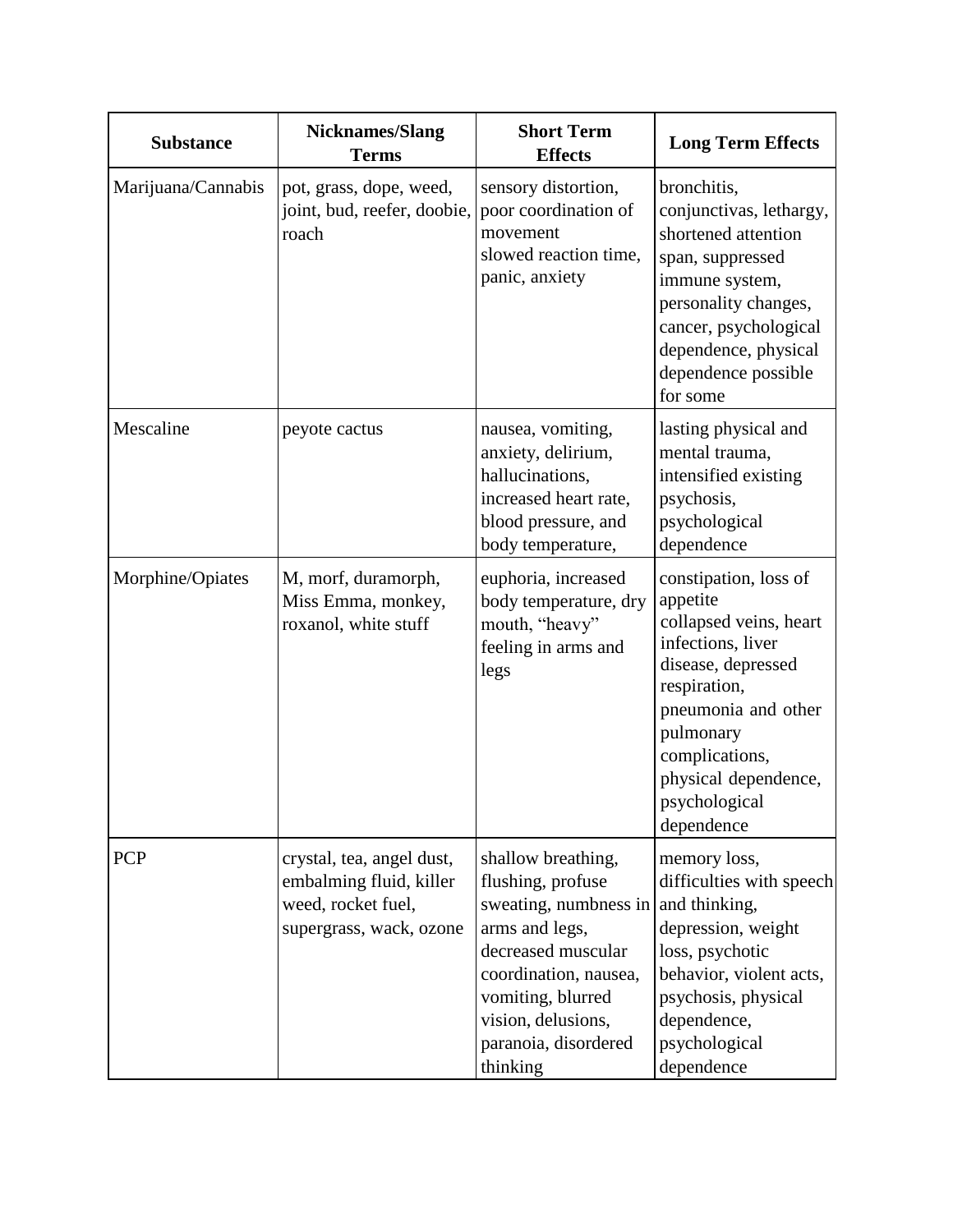| <b>Substance</b> | <b>Nicknames/Slang</b><br><b>Terms</b>                                                  | <b>Short Term</b><br><b>Effects</b>                                                                                     | <b>Long Term Effects</b>                                                                                                                                                                                                                                                                                                                                                              |
|------------------|-----------------------------------------------------------------------------------------|-------------------------------------------------------------------------------------------------------------------------|---------------------------------------------------------------------------------------------------------------------------------------------------------------------------------------------------------------------------------------------------------------------------------------------------------------------------------------------------------------------------------------|
| Psilocybin       | mushrooms,<br>magic<br>mushrooms, shrooms,<br>psilocybin<br>$\&$<br>caps,<br>psilocybin | nausea, distorted<br>perceptions,<br>nervousness, paranoia, attention span,                                             | confusion, memory<br>loss, shortened<br>flashbacks may<br>intensify existing<br>psychosis,                                                                                                                                                                                                                                                                                            |
| <b>Steroids</b>  | roids, juice                                                                            | increased lean muscle<br>mass, increased<br>strength, acne, oily<br>skin, excess hair<br>growth, high blood<br>pressure | Cholesterol imbalance,<br>anger management<br>problems,<br>masculinization of<br>women, breast<br>enlargement in men,<br>premature fusion of<br>long bones preventing<br>attainment of normal<br>height, atrophy of<br>reproductive organs,<br>impotence, reduced<br>fertility, stroke,<br>hypertension,<br>congestive heart<br>failure, liver damage,<br>psychological<br>dependence |

#### **Counseling and Treatment**

Alcohol and other drug counseling is available on campus to students through the Student Counseling Center (208) 792-2211. At times, students may be referred by the SCC to other treatment programs for more intensive treatment and recovery services.

The Office of Group Insurance provides confidential, short-term counseling services for benefiteligible employees. There are two ways to access this benefit 24 hours a day, 7 days a week:

Call 877-427-2327. The employee will speak to a counseling professional who will guide them to the appropriate services and referrals they require.

Visit Guidance [Resources](http://www.guidanceresources.com/) (www.guidanceresources.com) and enter company ID: SOIEAP.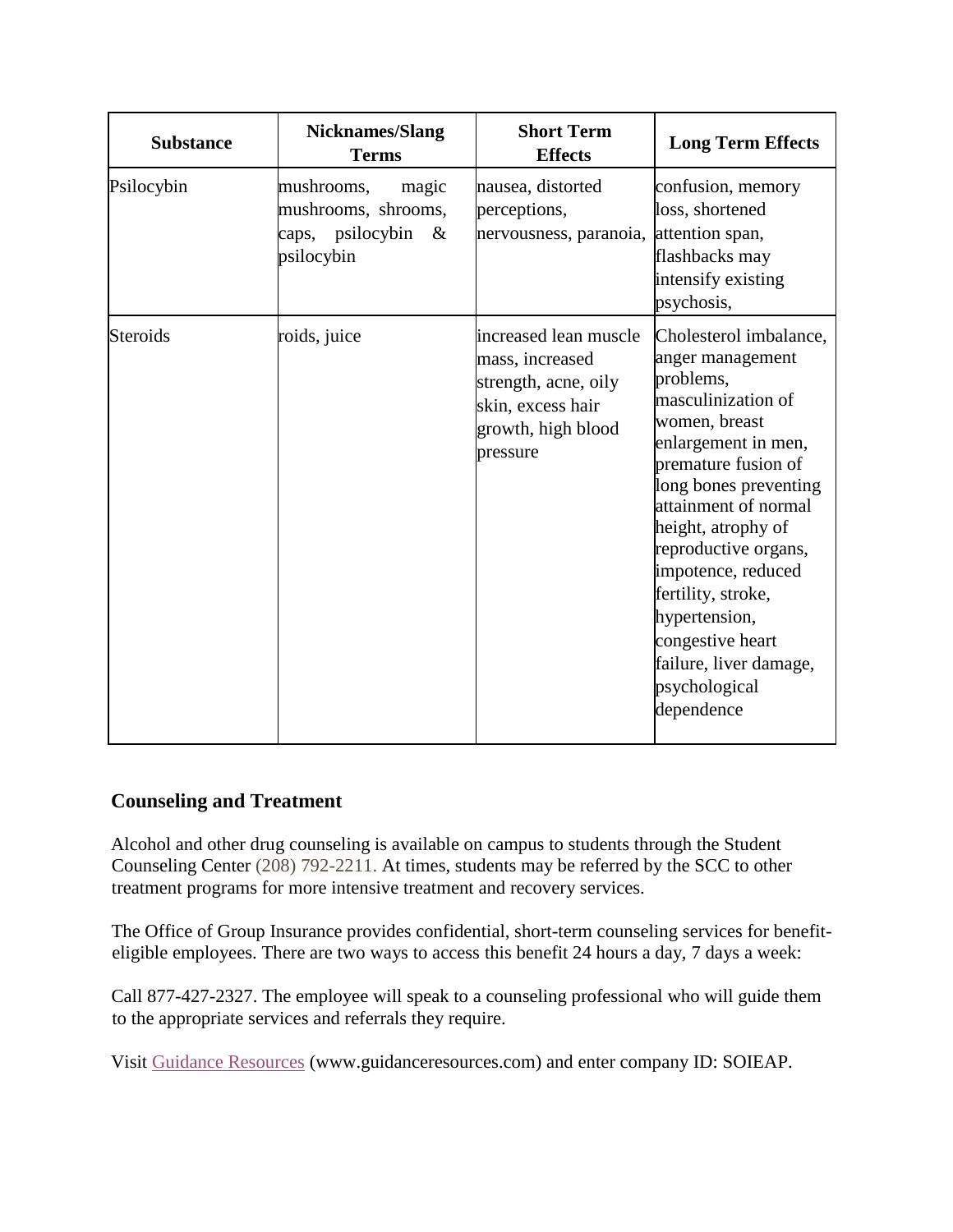The following substance abuse counseling agencies are also available within the Lewiston-Clarkston Valley:

Riverside Recovery LLC - 208-746- 4097 Change Point - 208- 750-1000 Northwest Recovery Center - 425-254-2899 Quality Behavioral Health (WA residents) - 509-758-3351

These agencies provide a variety of services which may include substance abuse assessment treatment and recovery support including intake/evaluation, outpatient, intensive outpatient services and DUI evaluations and education. Interested individuals are encouraged to contact each agency for additional information regarding specific services and costs.

#### **Prevention and Education**

The [Student Counseling Center](https://www.lcsc.edu/student-counseling/) (https://www.lcsc.edu/student-counseling), (208) 792-2211, [Student Health Services](https://www.lcsc.edu/student-health) (https://www.lcsc.edu/student-health), (208) 792-2251 and [Human](https://www.lcsc.edu/hr/)  [Resources](https://www.lcsc.edu/hr/) Office (https://www.lcsc.edu/hr/), (208) 792-2269 provide input and leadership in the overall alcohol and other drug education efforts and partners with other departments and offices, in leading the Health and Wellness Committee (HWC) which is responsible for conducting a variety of educational and prevention activities on campus.

Individual, group and community educational programs and interventions designed to prevent and reduce alcohol and other drug use/abuse as well as to educate and support the entire community are offered through the SCC and its participation in the REACH (Resources Empowering Action for Community Change) campus/community coalition. REACH meets regularly to discuss current substance abuse related issues and trends and to provide support, education and activities to the campus and LC valley community.

#### **LC State Resources:**

Andy Hanson, Vice President for Student **Affairs** (208) 792-2218 <https://www.lcsc.edu/student-affairs>

Employee Assistance Program 877-427-2327 [www.guidanceresources.com](http://www.guidanceresources.com/) ID#: SOIEAP

Student Counseling Center (208) 792-2211 <https://www.lcsc.edu/student-counseling>

Student Health Services (208) 792-2251 <https://www.lcsc.edu/student-health>